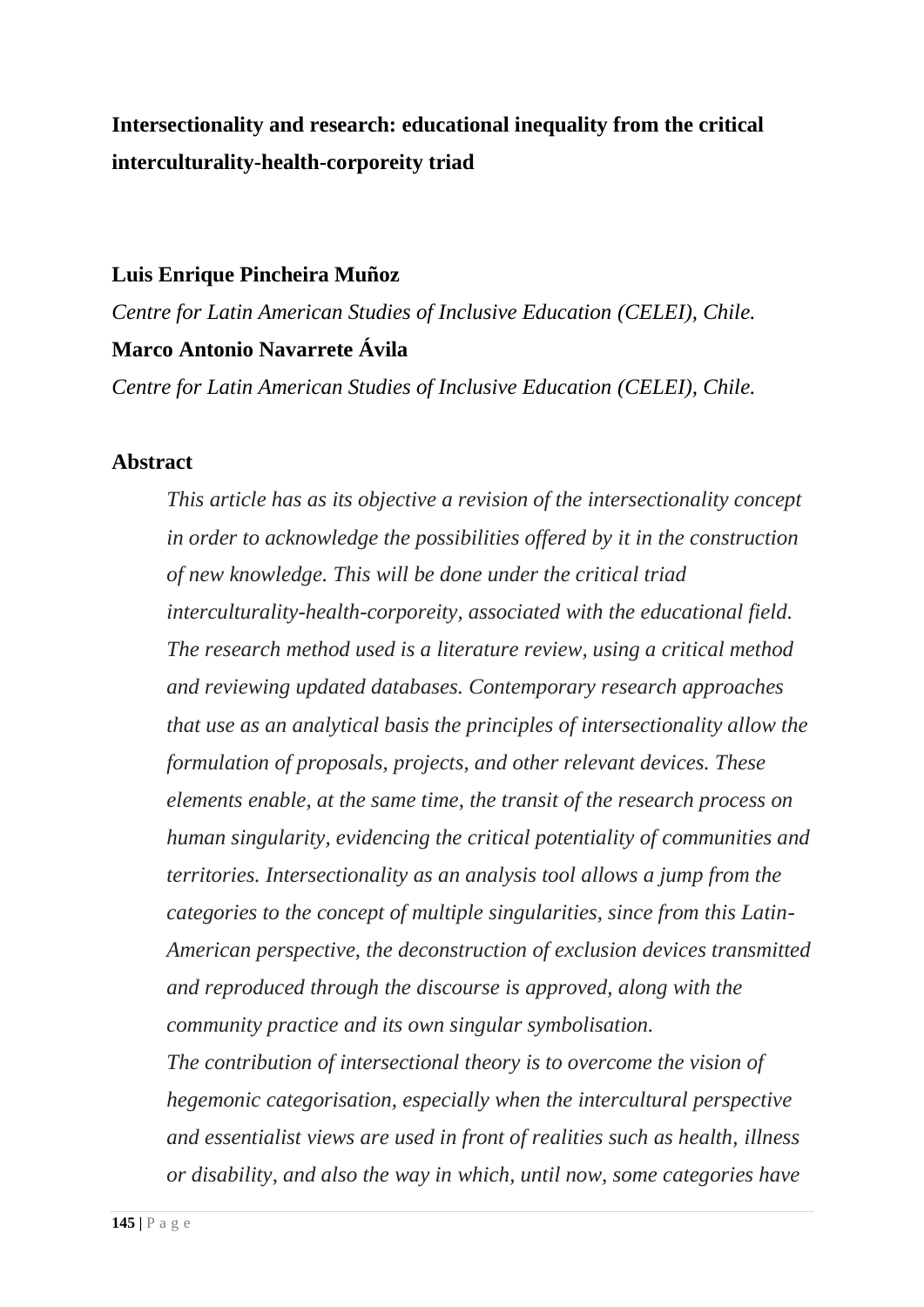*been defined in the dominant discourse about the body experience in relation with the enjoyment of fundamental human rights.* 

**Keywords:** *corporeity, inclusive education, interculturality, intersectionality, health*

### **Introduction**

The present article emerges as a critical revision of the *intersectionality* concept and the possibilities offered by it in the construction of new knowledge. Guiso (2006) states that knowledge construction is a social practice developed from life and includes emotions, options and human reactions. Research practice mobilizes questions and problems, transforming the ways in which understandings, explanations, expressions and constructions are made based on "the social from a human perspective" (Ghiso, 2006, 353). With this, the objective is to "configure the us" (Guiso, 2006, 354), where the subjects of the territorial community researched are configured as constitutive elements of the participation, based on effective communication and the critical dialogue production, recognising and valuing their singularity. This requires the understanding that this singularity is complex and a part of the ontological world of multiplicity (Ocampo,2020). Therefore, the communities are not considered a *study object,* instead they must be empowered as *knowledge bearer subjects.* 

In this way, through intersectional analysis, the recuperation, description and textualization of experiences and practices of coexistence can promote the resolution of socio-political conflicts associated with the human corporeity problematization –such as the interculturality and/or health condition– offering diverse answers to joint and specific problems, in a creative, solidaristic way, creating methodologies and instituting knowledge that is founded, appropriated,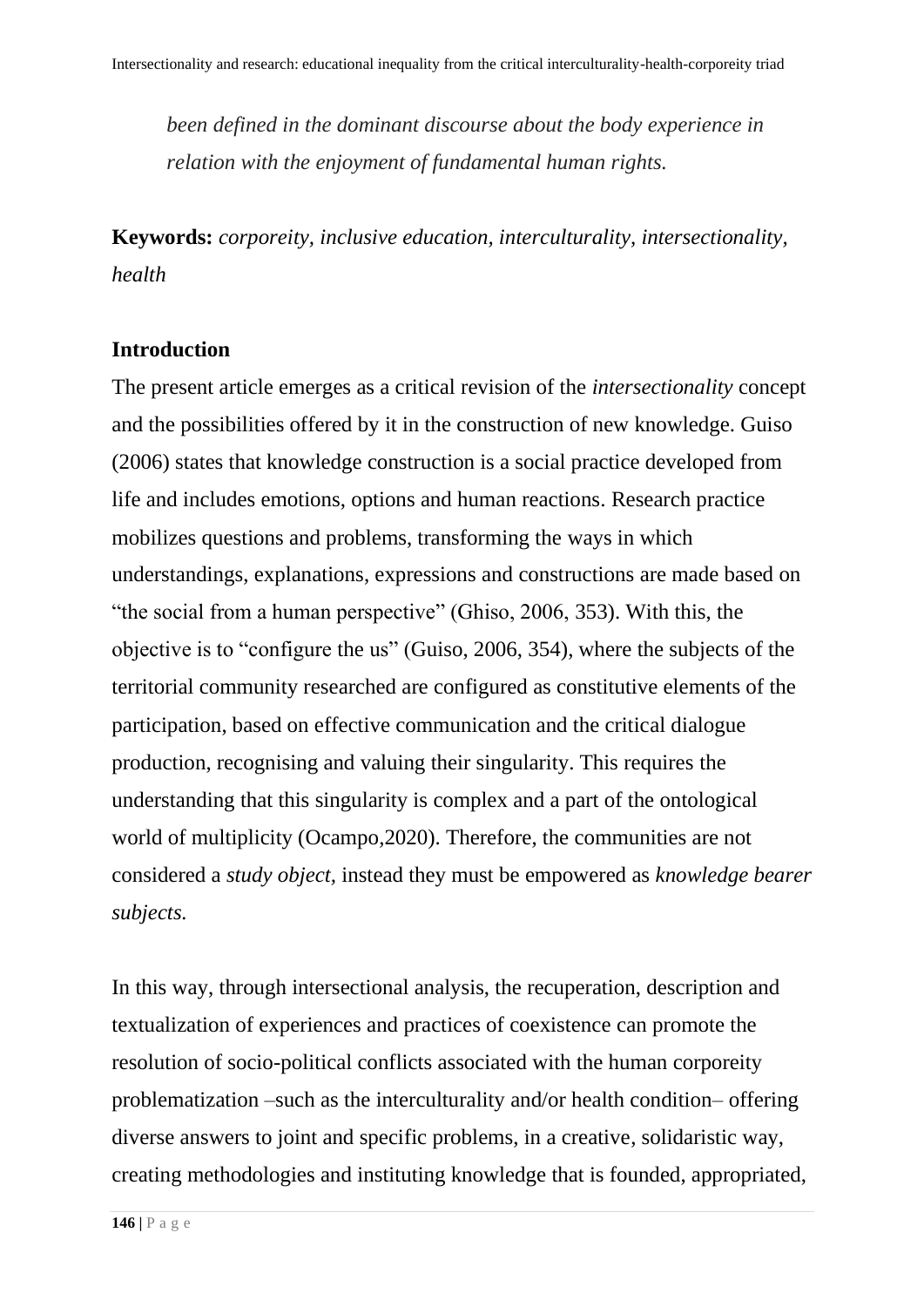pertinent, assimilated and usable (Ghiso, 2006). As a consequence of the above, contemporary research approaches that take into account as an analytical basis the *intersectionality principles* (according to Dhamoon (2011) are included: social identities, sociodemographic categories, social processes and social systems), allow the formulation of proposals, projects and design of pertinent strategies. All these promote the transit between research territories and *complex singularities*, evidencing the critical potentialities of each experience, reconfiguring in this way the "social solidary subjects (…) capable to open real solidary pathways", allowing as well the "construction of alternatives identities" (Guiso, 2006, 375) and the recognition of the power discourses that up to today, have kept colonising the subjectivity and neglecting the complexity of the symbolic construction of the subjects' own singularity. In this sense, rather than just thinking of categories within the intersectional dynamic, there is a need to talk about multiple or *complex singularities* (Ocampo, 2020). From this point of view, understanding the importance of the knowledge produced in situated territories can contribute in some way to overcome the exclusion devices and mechanisms that have been denounced and evidenced by intersectionality theory.

### **Method**

The research method used is an updated literature review, a critical method reviewing Dialnet, Redalyc, Scielo, Elsevier, UNESDOC, Web of Science and Google Academic databases. A search was conducted of the following categories: *intersectionality, critical intersectionality, interculturality, critical interculturality, research categories, body, corporeity, education, inclusive education, health, hospitality pedagogy* and other related concepts. The research process was structured into three stages: a) problem definition and information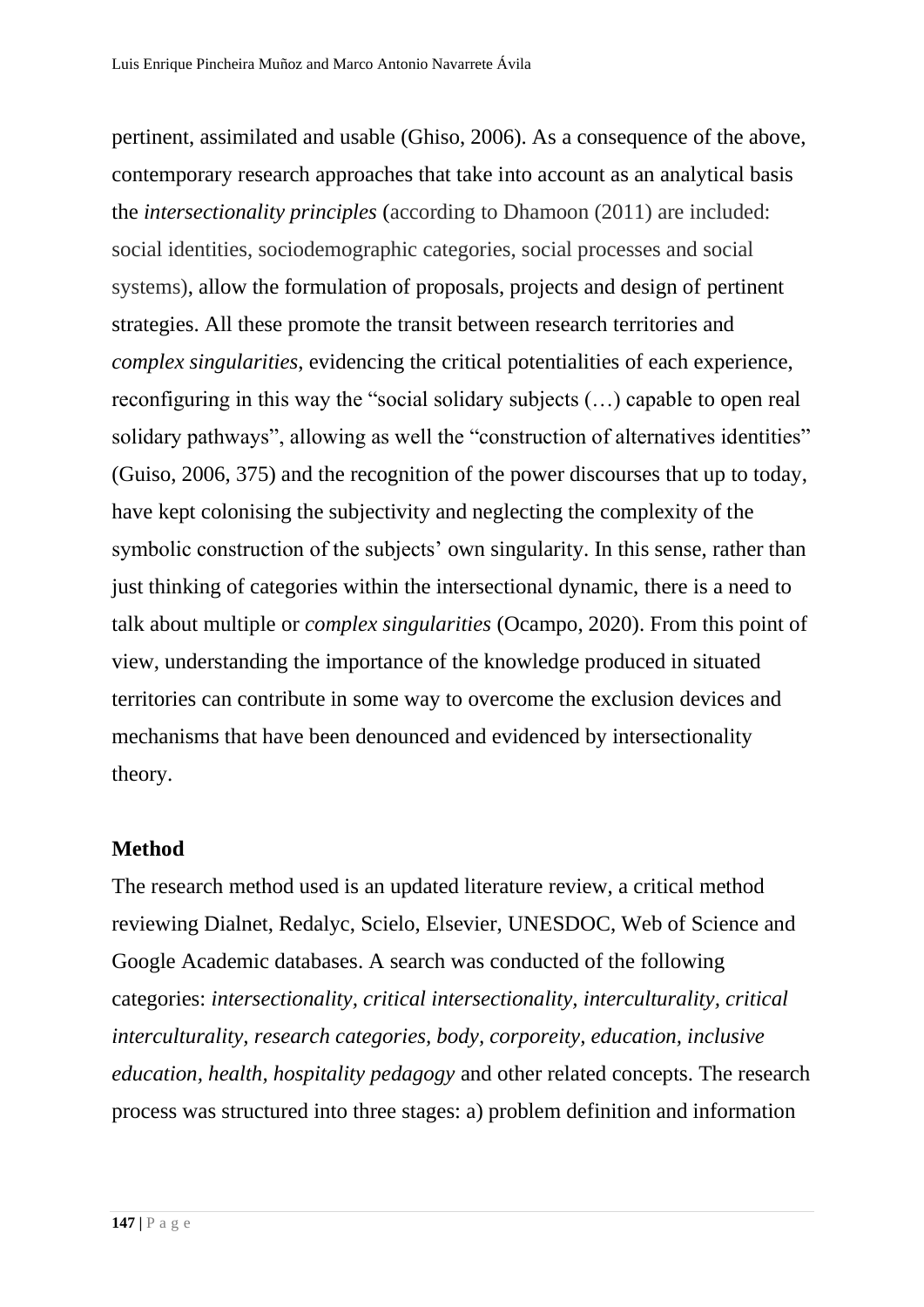search; b) information organisation; and c) information analysis, prioritising a critical thinking of the reviewed articles.

In addition, a digital socialisation of the researched information was done during the conference "Intersectionality, interculturality, education and health" (Pincheira, Monsalve and Navarrete, 2021), for the virtual panel "Intersectionality and educational research: how to study the educational inequality from its complexity", organised by the Institute of Research for Education Development (Instituto de Investigaciones para el Desarrollo de la Educación, INIDE) at the Ibero-American University of Mexico, on January 15, 2021.

### **Intersectionality, to question the research categories.**

Intersectionality cannot be considered a neutral concept, as it refers to diverse identity categories. Even as an analytical category, it has contributed to how the structures of power directly influence the subjective configuration of the human being. In the same way, "its contextual and practical use is to analyse legal omissions and concrete inequalities" (Viveros, 2016, 5).

The thesis that arises in the following reflection is that intersectionality theory must be observed on a deconstructive basis of the identity categories, and also from a Latino American point of view. Therefore, instead of talking about categories that go through and interfere in the subjective construction of singularity, it would be interesting to think in *complex singularities* or multiple singularities (Ocampo, 2020).

Thus, this reflection about intersectionality starts from the assumption that the identity categories are intertwined and developed within a complex network. To deconstruct these implies an understanding that nature, as the identity product,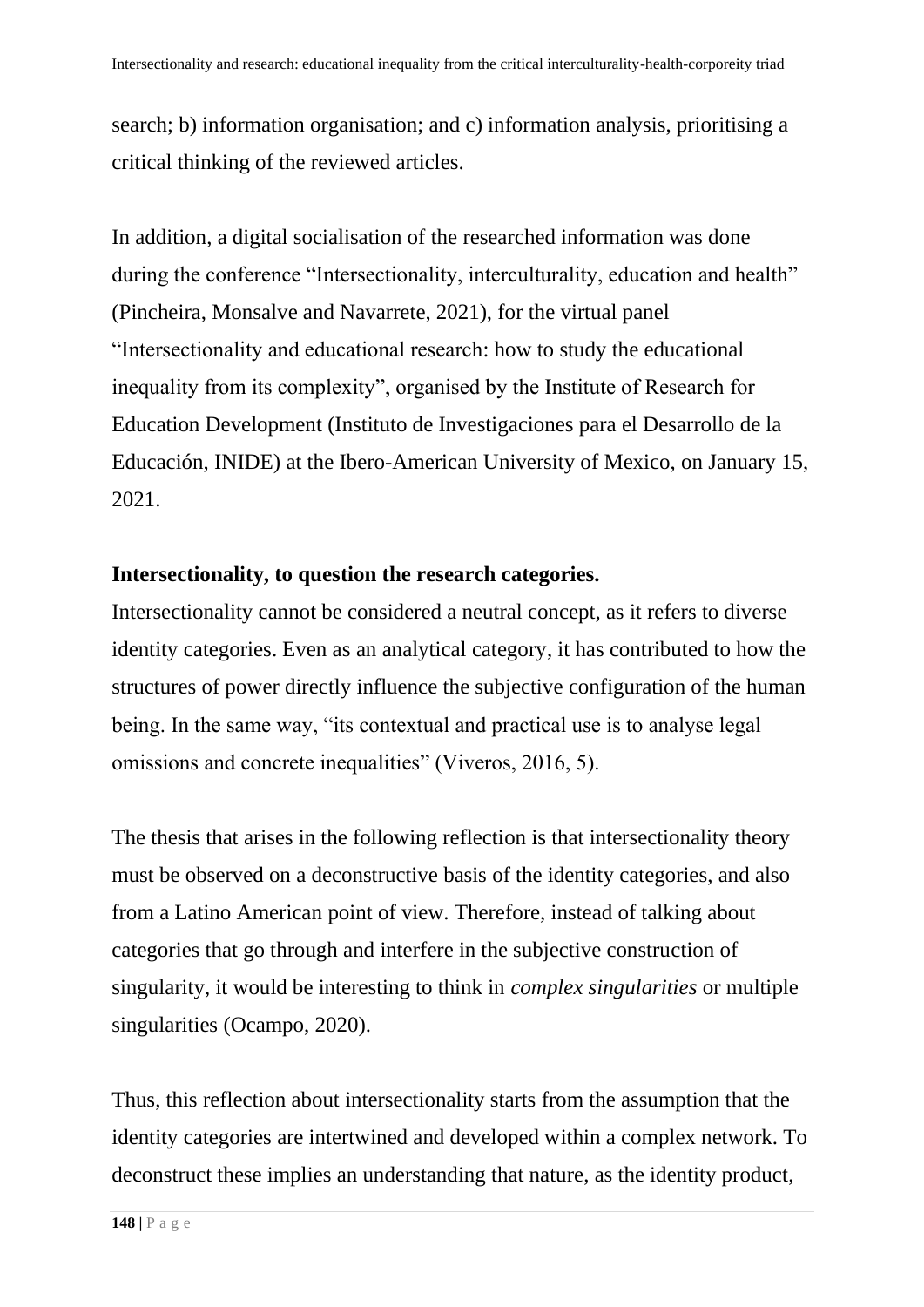is developed within diverse networks of social life, and impacted by power discourses that to a greater or lesser extent colonise the subjectivity (Rauber, 2018), making its construction complex. Notably, the subjective construction of singularity is an act that impacts the structures of general knowledge, local and global, in the human interaction, its intelligence, its reasoning and its emotionality. In short, the multiple singularities equally impact the development of knowledge structures as complex as the ones underlying the subject. Thus, the discursive categories that are discovered from the intersectional analysis play an *ambivalent role*, namely, of double interaction and affectation in different levels of reality and help to reveal the importance to overcome the fragmented knowledge noted by Morín (2016, 21), in which "according to the disciplines, often prevents making a link between the parts and the totalities and must give way to a form of knowledge capable of apprehending objects within their contexts, complexity and integration".

When talking about identity, intersectionality theory allows an understanding of the limits imposed on diverse groups. It also allows entering within these categories that define, limit and exercise dominance over others, as they are built on foundations that reproduce inequality; for instance, the apprehended discourse about health and illness, the limits of sick people in relation with the person and health, the establishment of categories of being that transit between completeness and incompleteness, between perfection and imperfection, normality and abnormality, between the national and the immigrant, which define possibilities of participation and levels and limits within that possible participation. This reflection seeks to reveal the relevance of a deconstructive view that calls into question all those traditionally established categories that contribute to *subjectivity colonisation.*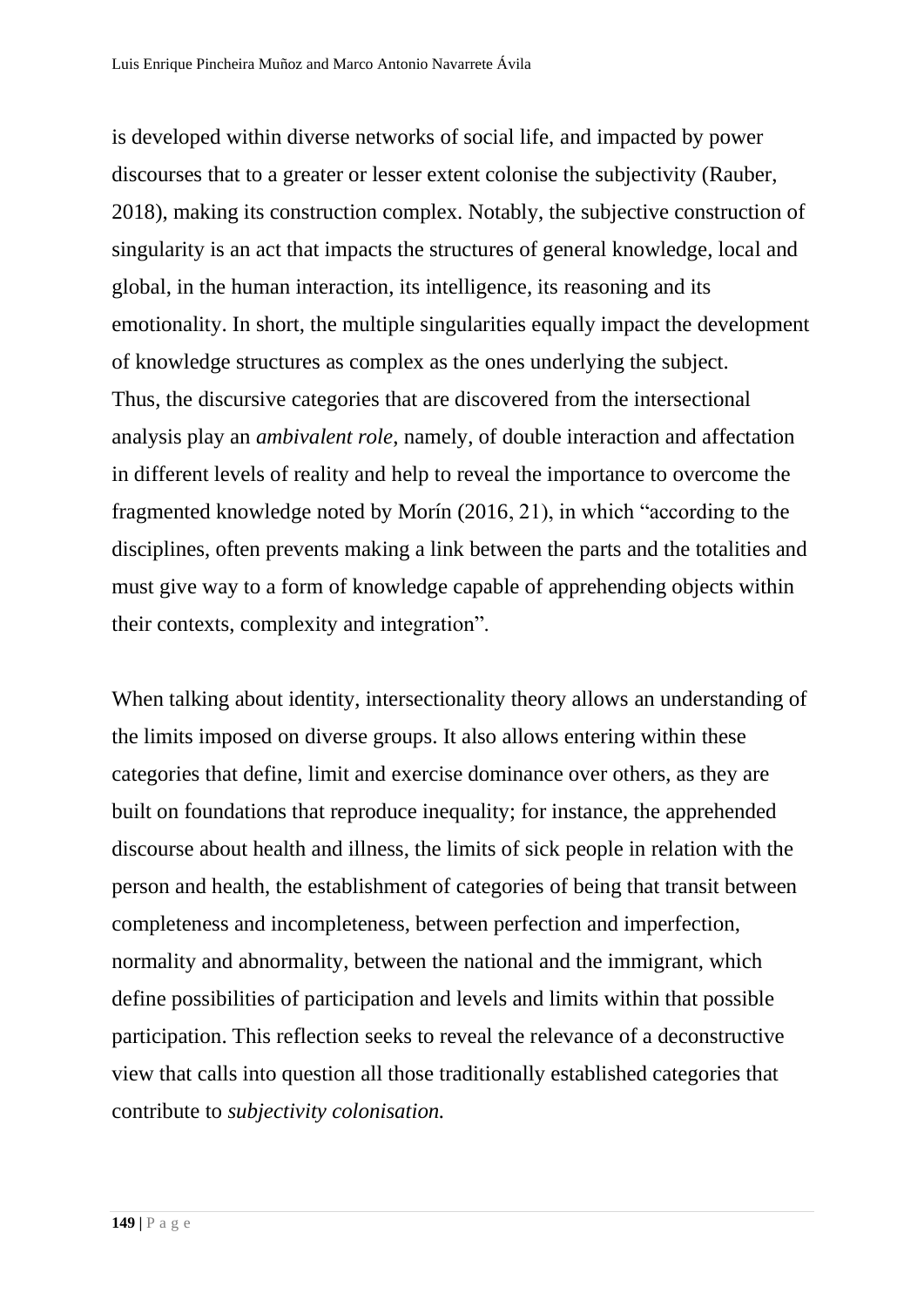Considering Rauber's (2018) analytic proposal, an understanding of the scope of the death culture imposed from the western epistemological view is needed, the fight between the *systems of the life world* and *systems of the death world.*  Within these views, groups of subjects are cancelled by means of categories of being and participation that do not allow their full development, resulting in a fragmented knowledge since the complexity of the realities and subjects are not understood. This also impacts maintaining exclusion and self-exclusion, as the subjective construction of the singularity, within such systems, keeps affecting the general knowledge matrix that, ultimately, does not overcome these imaginary lines between being and not-being, reproducing the same exclusion devices and leading the subject to his *own denial*.

The power discourse results in the facilitation of domination and reproduction of inequality, as this categorical discourse becomes a *self-reification process.*  Thus, the intersectionality must go beyond these categories, must deconstruct and understand how their forms of reproduction operate; moreover, when they lead subjects to *deny their own humanity* (Rauber, 2018), even in the symbolic construction of their subjectivity.

Starting from these premises, it is important to understand that the focus of intersectionality analysis considers the multiple forms of oppression and the diversity of sociocultural categorisations that take place, as well as the connections amongst them and the contextual dependence with which they operate. This form of analysis gives room to deconstructive processes where the starting point must be the complexity of the subjects' identity development, given the impact of the social interaction and the intersubjectivity in such development.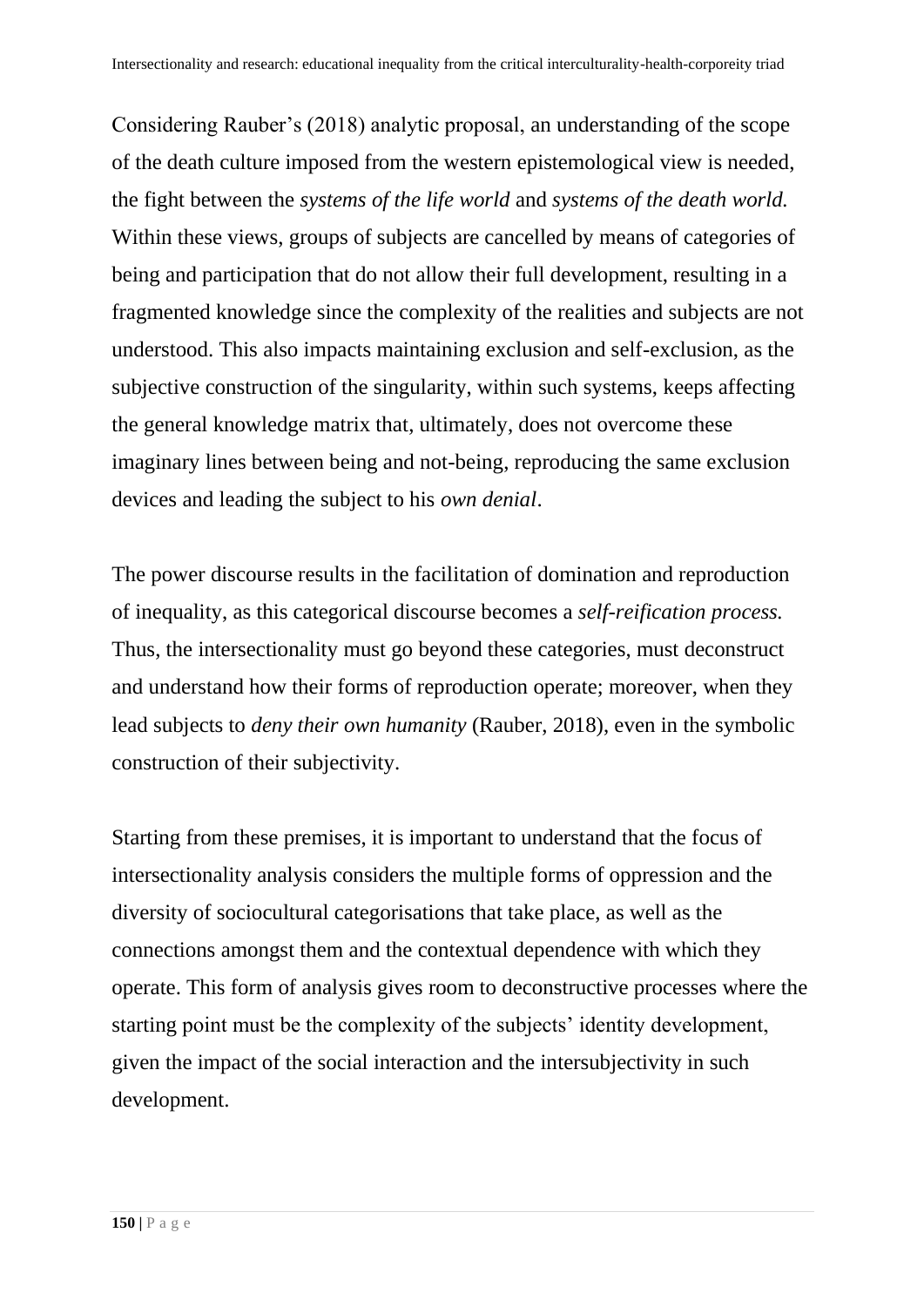Contextually, considering some historical data, it is important to note that the intersectionality approach emerges in the late 1980s in the field of feminist activism as a critique of the unidimensional analysis of inequalities (Crenshaw, 1989). It appeared as an analytical resource to understand and face social inequalities. Its contribution to the generation of knowledge and social transformation has been across multiple disciplines. In relation to the knowledge generation and social transformation from intersectional analysis, it can be stated that its aim is to study the social categorisations of *privilege* and *oppression* and their interrelations. Within the analysis, such categories are seen as suspicious as they simplify the complexity of the social and cultural reality that results in exclusion and inequality.

Therefore, the intersectionality is positioned as a theoretic-methodological approach of transdisciplinary character, aimed at the apprehension of the analysis to interrogate the human being's dynamic and complexity within the social, cultural, institutional and structural levels. With this, intersectionality questions the rigid disciplinary frontiers, to the extent that it builds bridges for atheoretical-methodological debate, for example, Rodríguez *et al.* (2016) cite sources referring to intersectionality as a metaphor (Acker, 2001), a concept (Knapp, 2005), a research paradigm (Dhamoon, 2001), an analytical sensibility (Crenshaw, 2015), an ideograph (Alexander-Floyd, 2012), and a knowledge project (Collins, 2015).

To build such bridges demands, as was stated before, a critical and deconstructive view of the *categories* that define the *subjectivity* and its possibilities of realization and participation. Consequently, it is considered indispensable that, from the intersectional point of view, a continuous reflexive process be considered as putting into constant tension such possibilities that can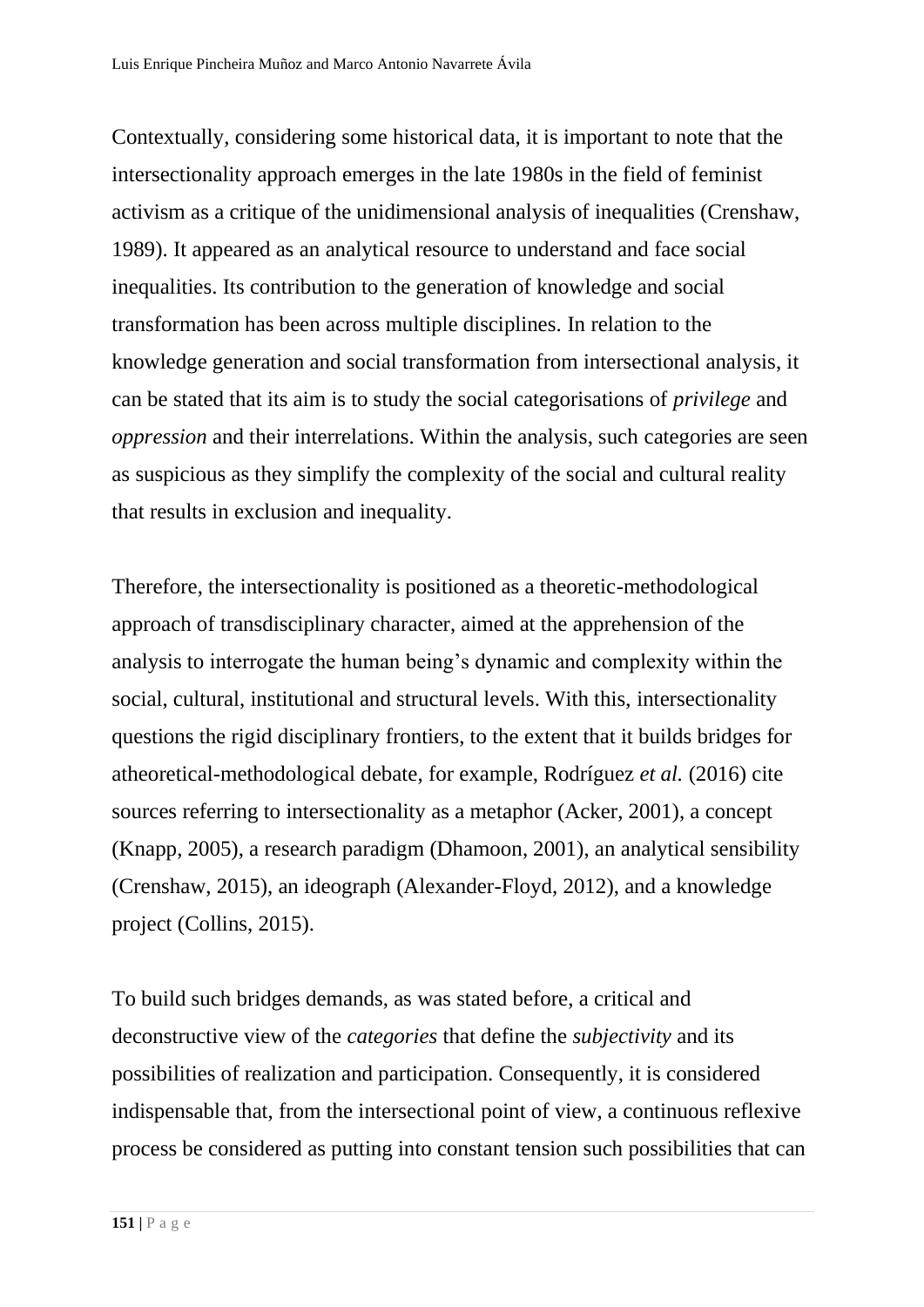emerge from an emancipatory discourse, in its relation to a hegemonic and reductionist discourse. This is an arduous and complex task, if we are determined within dominant epistemic matrices, so it is necessary to investigate the different forms of human activity (from to do and to say). Also, it is essential to safeguard the *reproduction of limits that we seek to overcome* in the exploration of more complex emancipatory responses about humanity and the subjective construction of the identity of the human being.

As stated by Viveros (2016), both emancipatory and hegemonic discourses are sources that generate fields of knowledge-power. Therefore, the discursive transformation and the resignification of some categories can serve as support for this transformation, or contraposition between emancipatory discourses versus those hegemonic.

From that perspective, it is hoped to transform that space limited by categories that determine the subjectivity or subjectivities and, from that deconstructive proposal, to talk about *multiplicity of singularities*<sup>1</sup>, or *complex singularities*<sup>2</sup>. Such a deconstructive view allows, in the first place, to break the traditional ontological vision that defines categories between the Being-Not Being (Sousa, 2015), where it is stated that "the hierarchy of bodies within superiority or inferiority zones (…) the dialectic between the s*elf* (understood as elitescompanies) and the *other* (understood as the population, the total exclusion) does not recognise the *others'* humanity" (Pincheira, Monsalve and Navarrete, 2020, 80). This coincides with the arguments given by Salem (2016) who advocates a turn towards the theory of the Global South (Sousa, 2015) for greater understanding due to the experience of this region in the face of the role of the State and its relationship with nationalism or imperialism, basing that intersectionality offers the terminology and knowledge to promote change and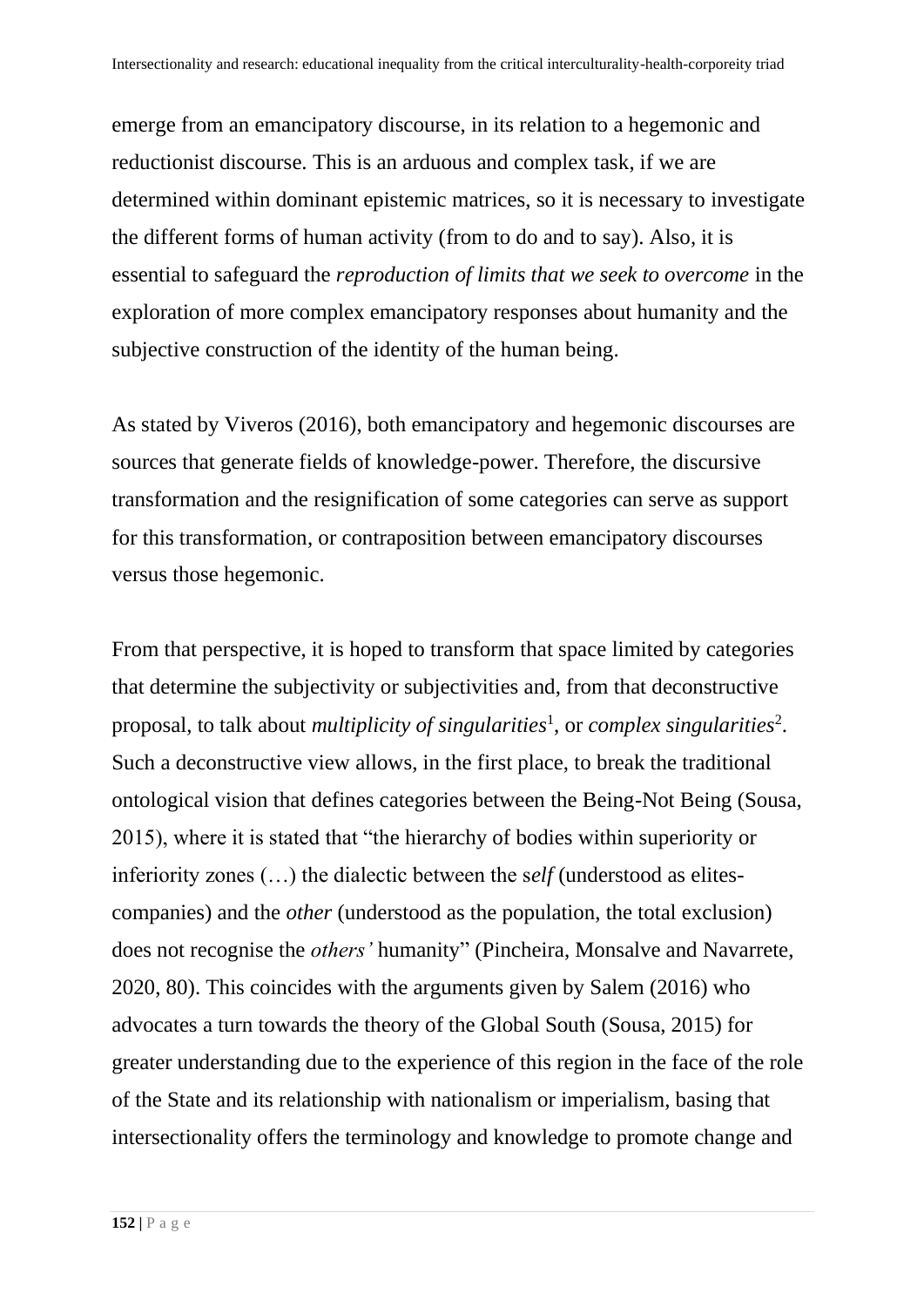social justice through the awareness of privileges and the promotion of the behavior of the allies (Atewologun, 2018).

The above generates an imaginary dividing line between the human and the subhuman, that from the discourse obeys to new forms of *racialisation of the bodies* that go beyond the traditionally known forms of this concept that are related to skin colour, but also with ethnic groups, religion and other categories. Although this imaginary line between the human and sub-human obviously takes into account traditional categories associated with race, sex, age, among others, it also involves archetypic conceptions. From the *collective imaginary* it involves even more subtle categories that interfere with the subject's categorisation and with the *power relationships* that can be established. For instance, categories such as the master-slave, victim-perpetrator, victim-saviour, worker-patron, boss-employee, educator-learner, immigrant-receptor country, doctor-patient, can become equally limiting for the development of capabilities of the human potential as they interfere in this kind of relational network. This depends on the symbolisations of what makes us humans, which can lead to certain singularities that are related from an infra-humanity condition, as a result of power games and exclusion devices.

Therefore, the discourses state that all those within society, who are part of categorical spaces, when they are not in agreement with the *Being* criteria, become part of that divisional line from the group of sub-humans, or as stated by Sousa (2015), those that live in the *Not-Being Zone* (as the author explains in the metaphor of the globalised south). Following West and Fenstermarker (2010), within the social reality several variants of such relationships are presented, accordingly, with the intersection in which persons or groups are situated in a moment, functioning as *interrelated rings.*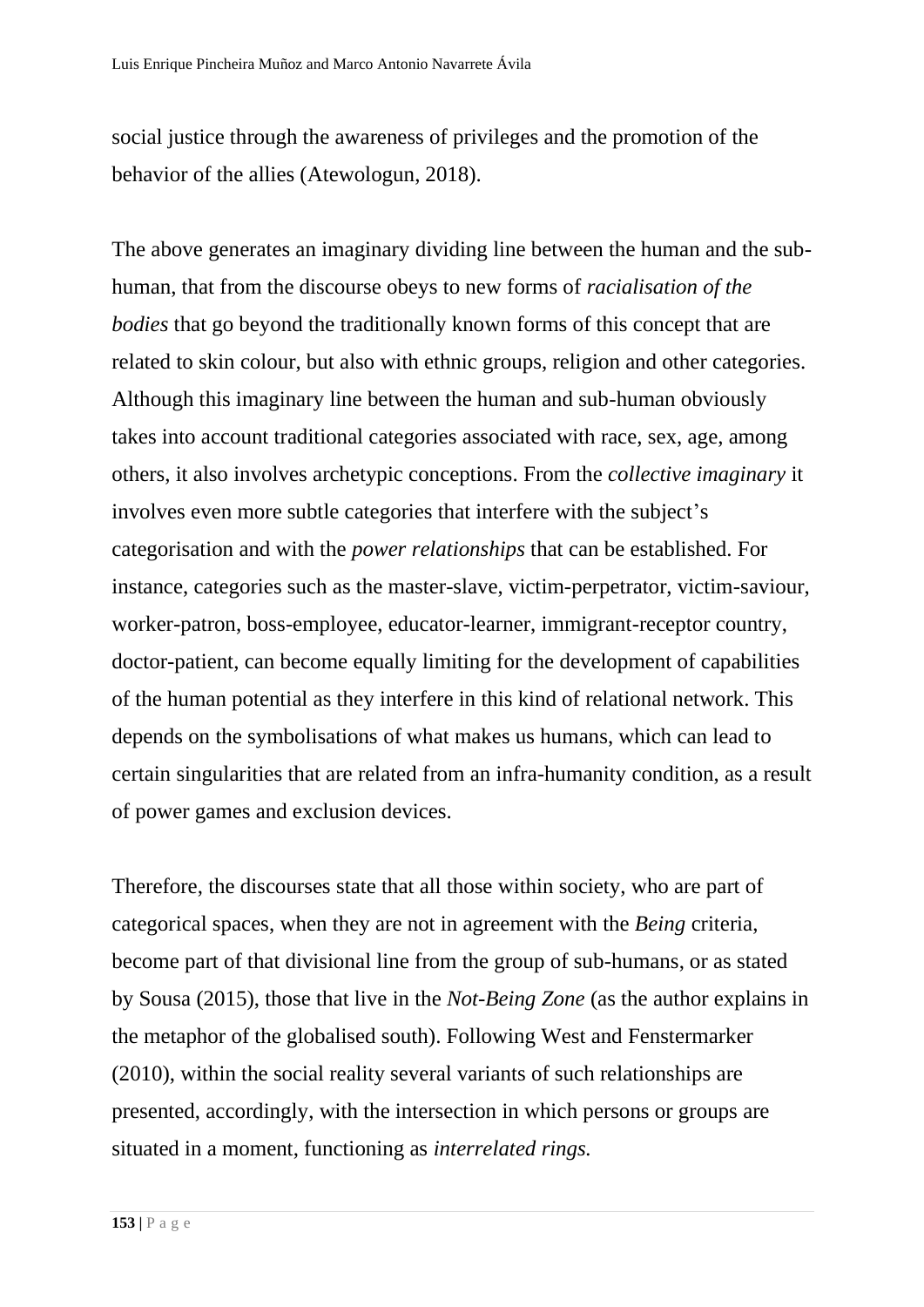In other words, following Gil (2008, 10) it is fundamental "to recognise at the same time the value of differentiation, [which] help us in our first approach to reality and, in fact, is the way in which we are situated in front of the world, to be prevented from the simplification that such previous categorisation brings. To be aware of the hierarchy processes of differences, by those that *value the things as we are, not as they are (…)* to anticipate and to prevent the pervasive effects of the categorisation and the valorisation of diversity, that can essentialise and detract features that, in several cases are not that relevant, and to hide others that are".

To sum up, starting from these ideas it is possible to establish some ways that work as a guiding point in order to think of intersectionality topics such as health, illness, interculturality and as a transversal concept, the body, its corporeity within educational, social, territorial and political contexts in the Latin American region, attempting to look beyond the categories and, as the cited author states, *up supra,* being conscious about the hierarchy process of differences.

### **Intersectionality and interculturality**

As has been stated above, it can be mentioned that the *intersectionality*  contributes to a concrete point for the transformative objective of the *interculturality* concept; as it widens the focus, increasing its complexity. Following Walsh (2010), this view synthetizes the interculturality approaches, identifying three perspectives. The first one is *relational* in reference to the contact and interchange between cultures, whose problem may lay in minimising and hiding the domination within the relationship made. The second one is *functional,* rooted in the diversity of knowledge and cultural difference, with inclusive aims within the established social structure, therefore, it is perfectly compatible with neoliberal globalisation. On the other hand, the third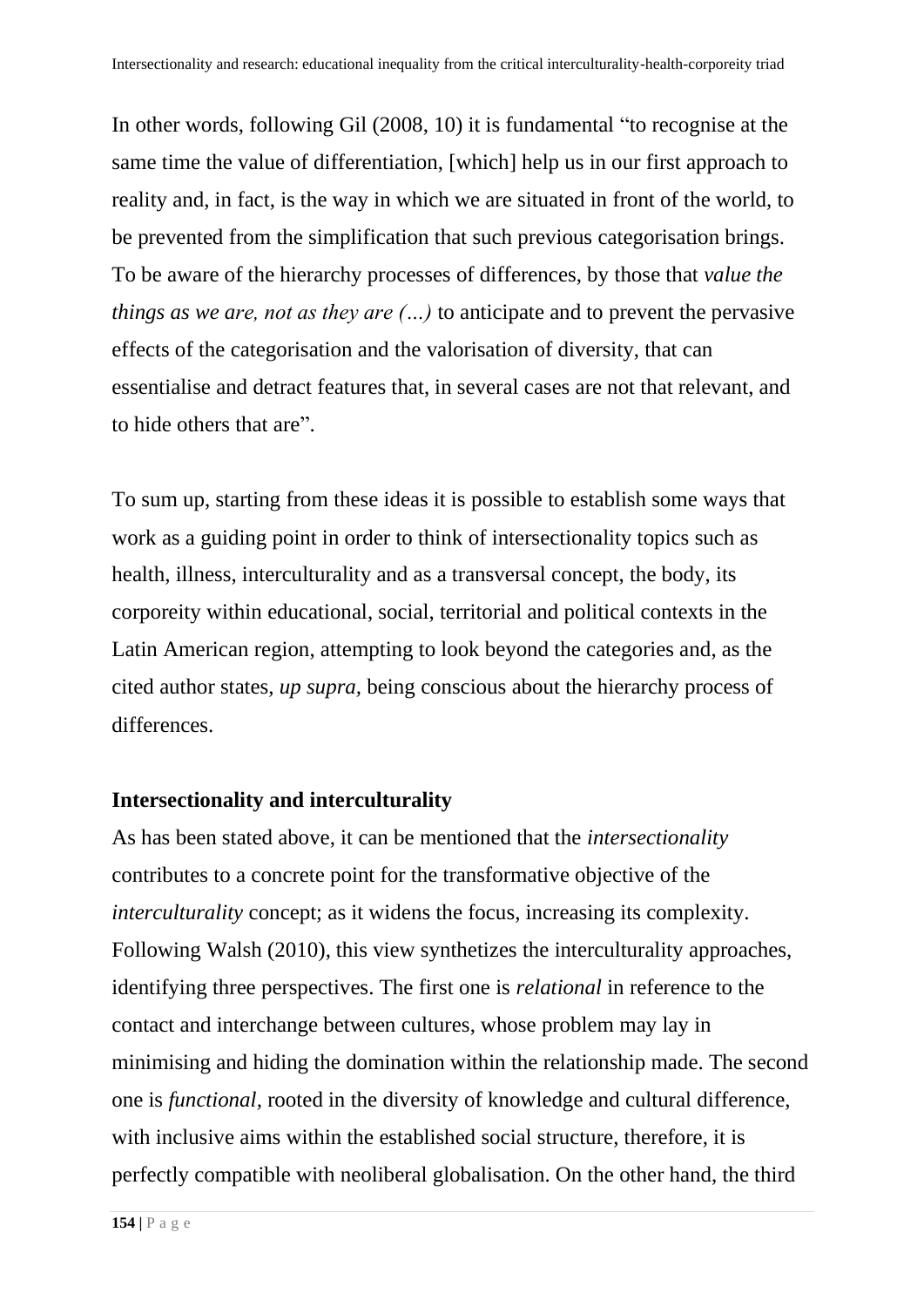and last approach corresponds to *critical interculturality* that takes as a starting point the social recognition of the difference constructed within a structure and colonial matrix of racialized and hierarchic power. To understand these relations on interculturality raised by Walsh (2010), it is essential to move towards an understanding of the world and its relations (individual and collective) in the face of the neoliberal globalization pattern installed in Latin America. That is why, why theorizing intersectionality, it is necessary to commit to conceptualize problems of multiple positionality and intertwined oppressions, and then build social explanations to provide suitable solutions to territorial needs (Clarke and McCall, 2013).

In addition, Walsh (2010, 78-79) states that "it is understood as a strategic, permanent action and process of relationship and negotiation *between,* within conditions of respect, legitimacy, symmetry, equity and equality, becoming a political, social, ethical and epistemological project".

Therefore, from the opportunity of knowledge production and social transformation, the critical interculturality agrees with the *critical pedagogy,*  that focuses the interest on developing the individual critical consciousness in order to account for the unfair social conditions, from a collective fight view and political compromise with the knowledge production and transformations within these realities. The objective is to create or to build a society from which new parameters of *justice* are defined and practiced, where equality of access is offered, both for the tools and also for the opportunities, for a life humanly lived.

The development of the individual critical consciousness is considered a prior stage to the collective action of social transformation. Within the interculturality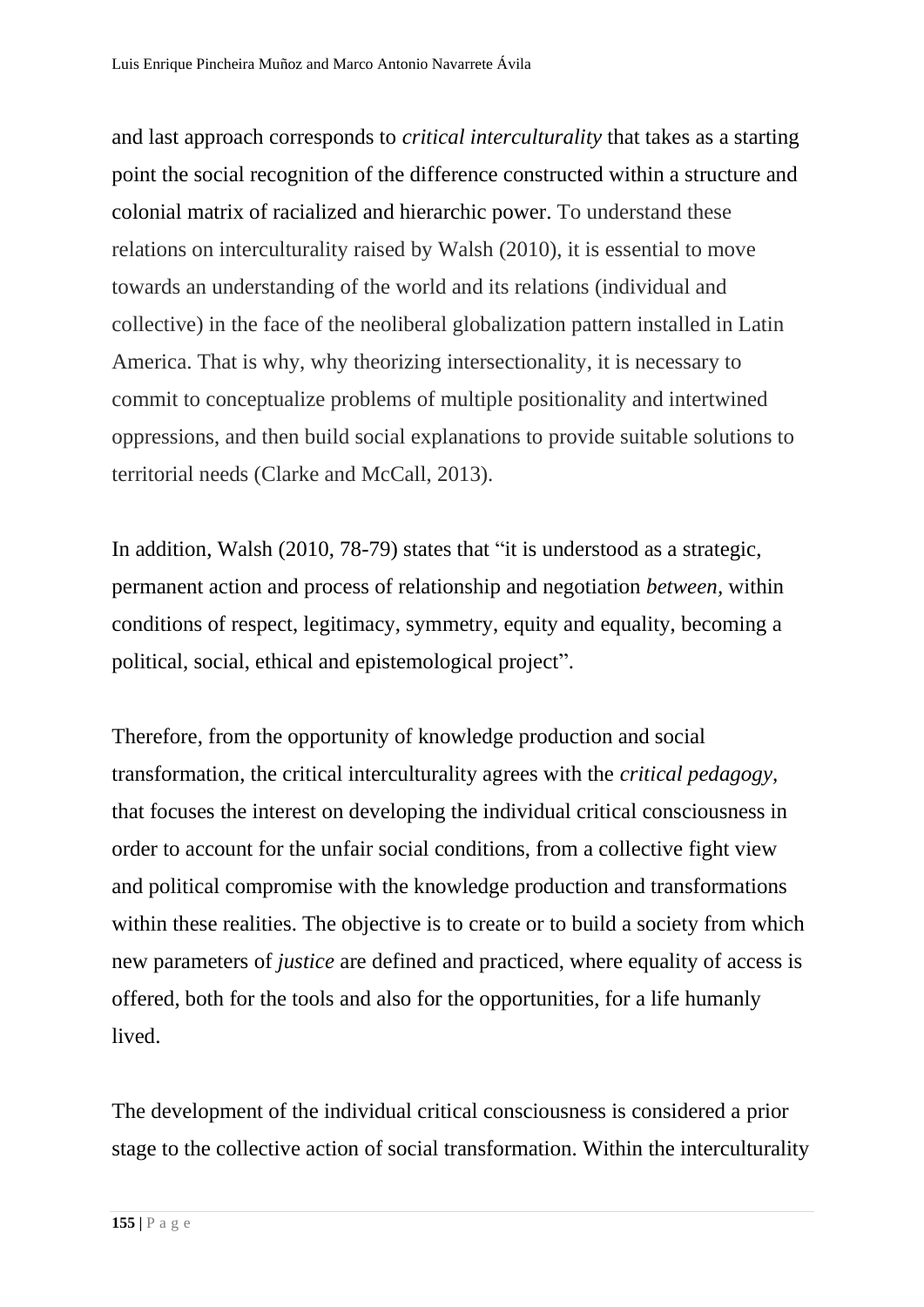view, it is essential to overcome the vision of difference and inequality as a private and individual matter, that blames the victim for the social injustices suffered (Gil, 2008). Therefore, within the *multicultural* approach that organises the group differences with an emphasis on categorising, the *critical interculturality* approach intends to destabilise the homogeneous and static idea of diversity and difference, a proposal that results in educational opportunities such as cultural, ethnic, racial and ideological differences, as they increase the possibilities of dialogue, trust and solidarity (Giroux, 1992). The critical interculturality means a return to the original idea of *diversity* (understood as *norm*), abstracting ourselves from the pre-established difference categories that position us in front of the reality in a prejudiced way.

As synthesis, the *interculturality* and *intersectionality* approaches complement each other in knowledge production and generation, as both approaches agree with the deconstruction of categories. However, the c*ritical interculturality*  "recognises the cultural diversity, as it implies recognising a different other, escaping from previous and fixed secondments" (Aguado, 2009, 17). Meanwhile, the *intersectionality* widens the analytical focus of the knowledge production, as it widens the object of study complexity from the different points of view that interact between persons or social groups.

Due to the progressive *anticategorical approach,* there is a need to deconstruct the multiple categories within the social, educational, cultural and political fields, to break free from the omnipresence of the categories paradigm. Thus, itis necessary –by using the depth given by the intersectional analysis and the critical interculturality– to improve the understanding capacity of differentiation and inequality mechanisms from the complexity of the sociocultural networks of knowledge production and territorial research.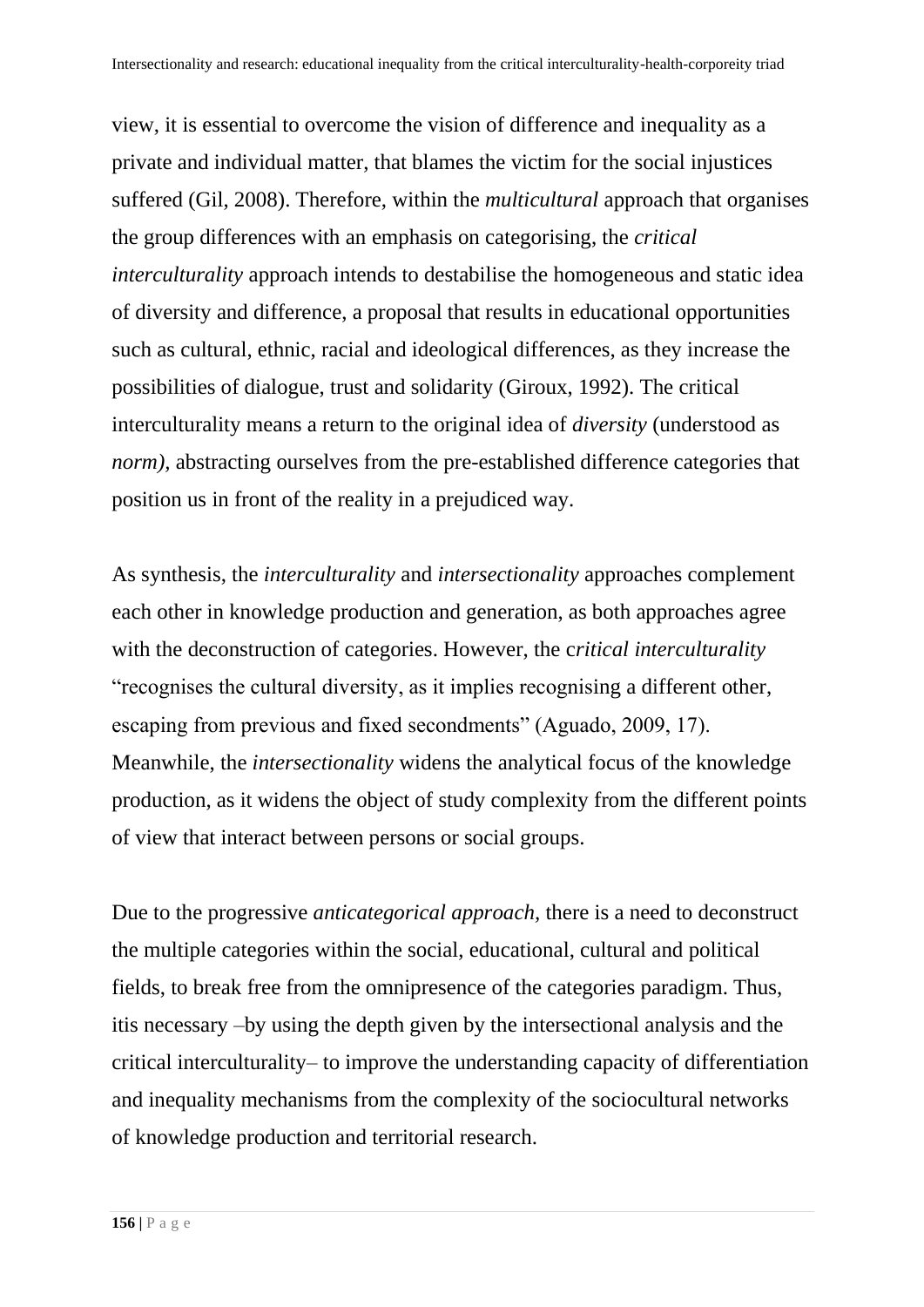### **Health, education, and intersectionality**

The relevance of the *anticategorical approach* that has been exposed in the intersectional analysis, implies a recognition of diversity not only in the interculturality field; since in the framework of intercultural complexity other complex analysis focuses have to be incorporated, such as the body, health and illness, especially when the aim is to understand the inequalities within the educational field. As stated by Couto et al., (2019, 2), "both from the perspective of social determinants of health as well as from the socio anthropological perspective of health, illness and also in the field of public health and collective health, social class bookmarks such as class, gender and race/ethnicity have been long considered as important references for differentiator analysis and health inequalities".

From this analysis, it is not only important to create interaction between the health field and these differentiating referents or social class markers, but also to build a relationship line between *health-education-interculturality,* and other rights, as a few times the force of the interaction between these sectors is included. This is especially relevant when the concreate health condition of each one of the subjects that interfere in the educational situation act as relevant differentiating axis within the teaching and learning processes. As stated by Monsalve (2017) the school dropout indicators from UNESCO highlight that on several occasions it is possible to find within the international reports multiple reasons for school dropout. Among these reasons appears the differentiating axis *disability.* However, the *health-illness axis* or *health condition* only appears if the cause of school dropout is student pregnancy or HIV-AIDS. Interesting data appears associated with culture and the incidence of these realities in some countries, or in some cultures immersed in other localities with respect to their nationalities. However, other illnesses –transmissible or not-, do not generally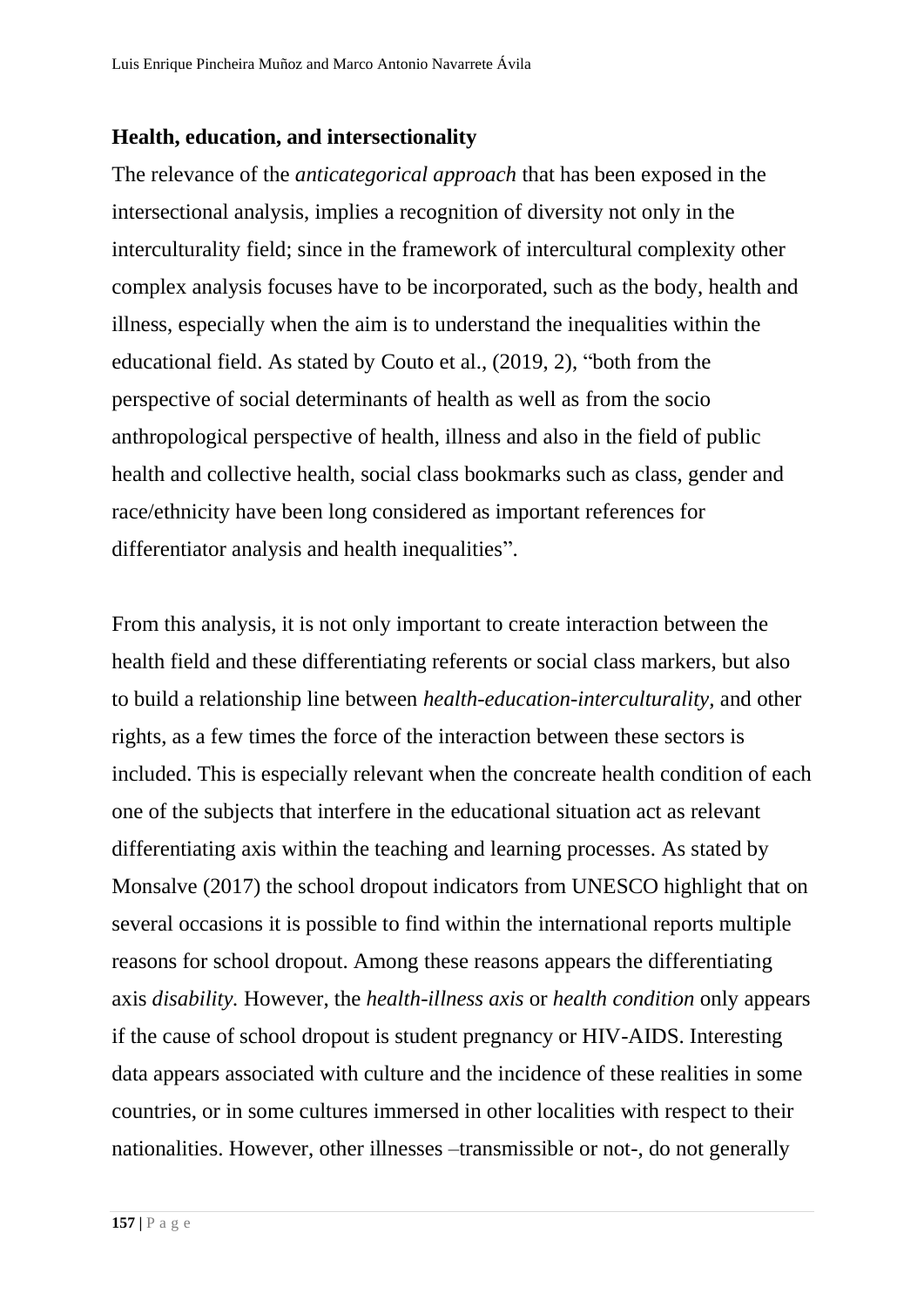appear within the possibilities of school dropout or school absence. The same is true for the so called *orphan diseases* 3 , which are potentially ignored or accounted for within the wider category called *disability,* that works as a dominating and hegemonic differentiator axis. Consequently, this limits the understanding and an inclusive approach towards the multiple singularities that diverse health conditions possess. What emerges from this, is that by establishing differentiating categories that do not go in depth on the complexity of human reality, the understanding of their world system is limited and also the real possibilities of the individual participating in society and overcoming the *systemic exclusion* phenomenon.

The transit towards the understanding of the complexities in the participation and the educative trajectories of several students in the educational system, need to be based on the understanding of community health factors (where it is important to consider the *critical intercultural* approach) -as well as other indicators and markers from the health field- as they affect the enjoyment of this right and have an impact on other areas of social life. For that reason, the intersectionality as an analytical tool between health and education, plays such an important role, as it allows an understanding of the differentiating categories that emanate from the dominant biomedical discourse about persons in illness situations; likewise, for the conditions, characteristics, possibilities and barriers that arise from those different health situations.

Therefore, it must be highlighted that the dominant biomedical discourse from western epistemology not only conveys an ideal of health that is socially aspired, but also defines and imposes conditions and characteristics of health that make it difficult (because of its essentialist view of human complexity) to enjoy economic, social and cultural rights, such as *education.* If this is also associated with other perspectives or social determinants, the idea of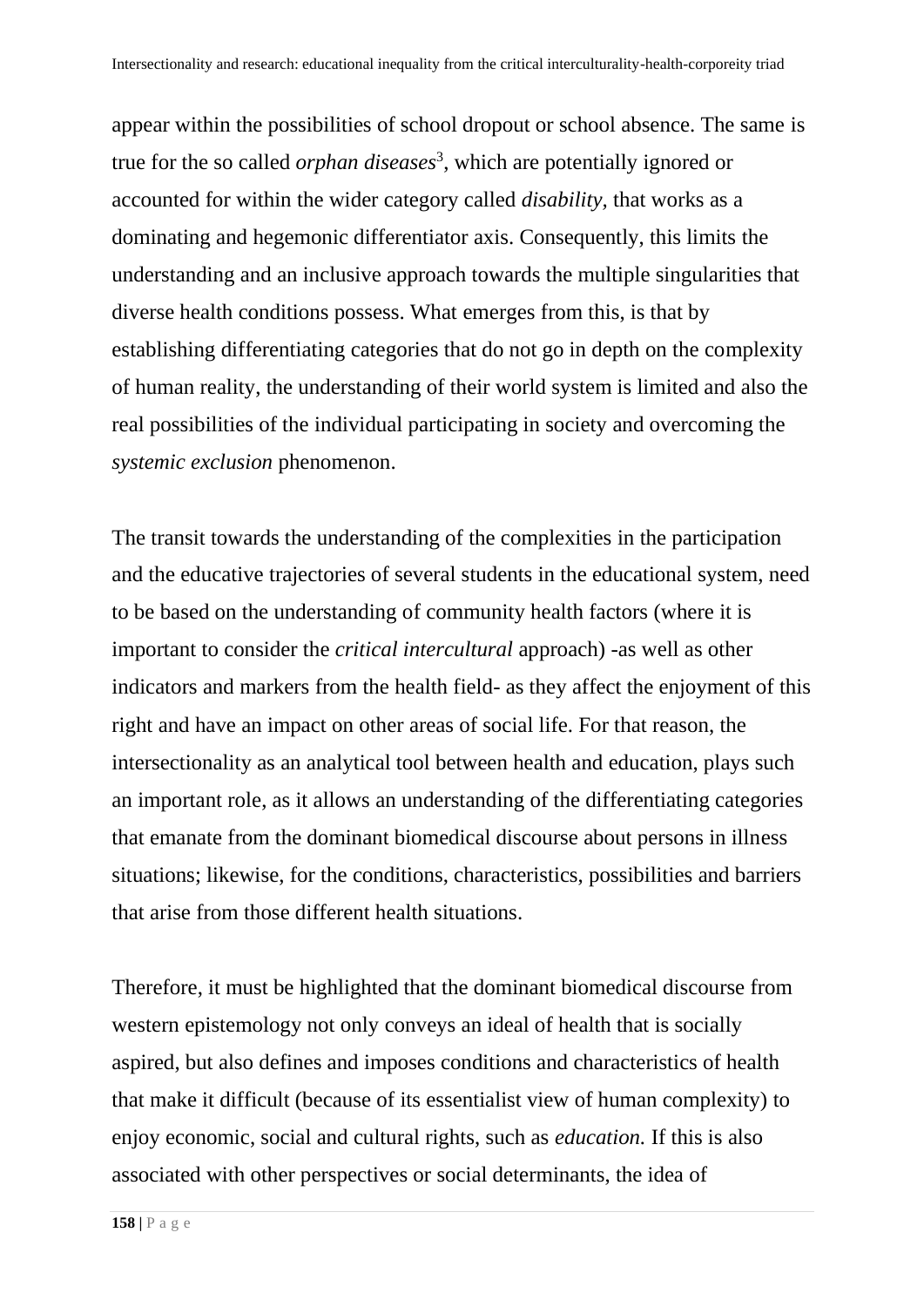understanding the *complex singularities* or the *multiple singularities* marked by health conditions can be highlighted. This is because some subjects possess discontinuous trajectories of learning, dropping out from the educational system on several occasions and even remaining isolated from the social system or family institution, culture and recreation, among others. Couto et al. (2019, 2) stated that "other social markers such as sexual orientation and gender have been incorporated as important empirical and conceptual references, both in studies related to health disparities among social segments, as well as in those focused on sociocultural processes, illness, death and care of specific or minority social groups".

From this point of view, the biggest opportunity of knowledge production given by the intersectional approach is based on knowing and showing the elements that, from the health conditions perspective, have an impact on the subjective construction of singularity and its complexity. As evidence, it is proposed that the power of intersectionality is structured as a framework for organizational studies in its potential to take advantage of the theoretical, applied and lived experiences of the communities investigated (Brewer *et al.*, 2002), as well as to situate the multiplicity of positions of individuals and human groups at the micro (individual) and macro (socioestructural) level (Atewologun, 2018). However, from a critical-inclusion point of view, this process offers spaces for development and for overcoming hegemonic power discourses, in order to move onto new interpretations of reality and subjectivity. Thus, new forms of participation, education and experience of certain values that respect the singularities, allowing to share and to construct political and cultural spaces, enriched from the symbolisations that emerge from the community and social spaces within the researched territories, can be obtained. This will be further explored in the following section.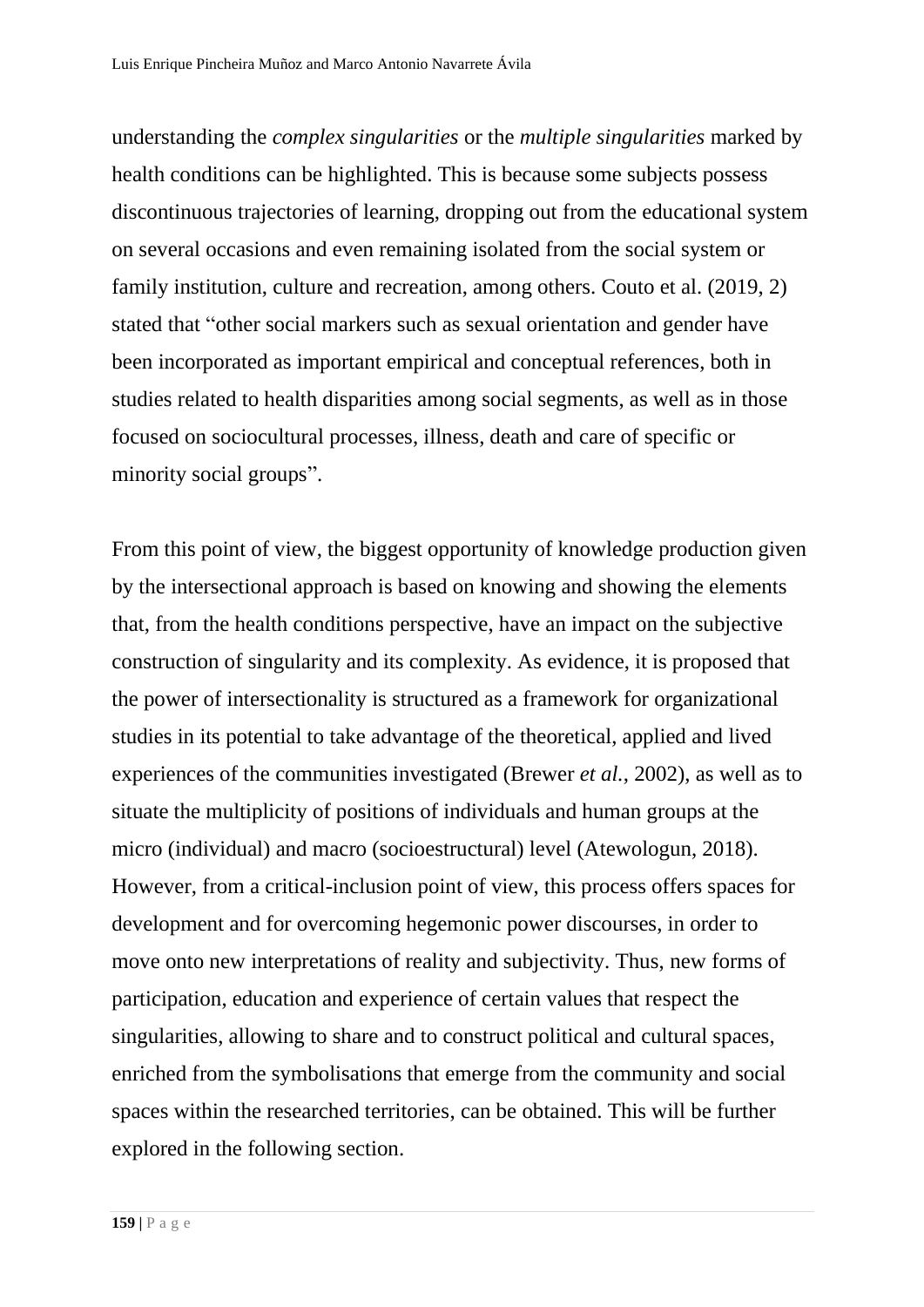## **Intersectional analysis as a liberating strategy of educational and social research**

Intersectionality as a means to generate new knowledge -or also understood as a means to understand the reality- undoubtedly proposes an understanding of diverse forms of education and social participation, which allow the inclusion of other forms to appreciate the system-world *reality.* Therefore, intersectional analysis arises as a liberating strategy for the discourse, categories and identities on the *geographical territory,* on the *bodies territory,* and also on the *words territory,* which are called by us researchers as: *situated territories.* Currently, it is crucial to re-think education within the Latin American society through emergent and social-community research in order to make visible the problems associated with regional socio-political realities. This should be done through community discourses. Therefore, intersectionality theory results in an important analytical tool that dissembles and deepens such discourses and the power and exclusion previously exposed. Finally, the contribution of intersectionality from a deconstructive point of view must be achieved within *situated territories* and also through the development of social research that finally contributes to the transformation of reality.

From this perspective, an important and transversal category to consider is the one associated with the *body* and *corporeity* in current educational and social contexts. The body is understood as a polysemic and complex concept, which is strongly influenced by "culture and personal experience" (Águila and López, 2019, 143). Likewise, the concept is provided by a symbolic construction due to the plurality of definitions created by the human being itself (Le Breton, 2002). Within the contexts, systems and educational devices from the Latin American region, it has been evident the emphasis is on empowering only the cognitive development of the human being. This is because students have been assessed through standardised tests –frequently outside the real context of the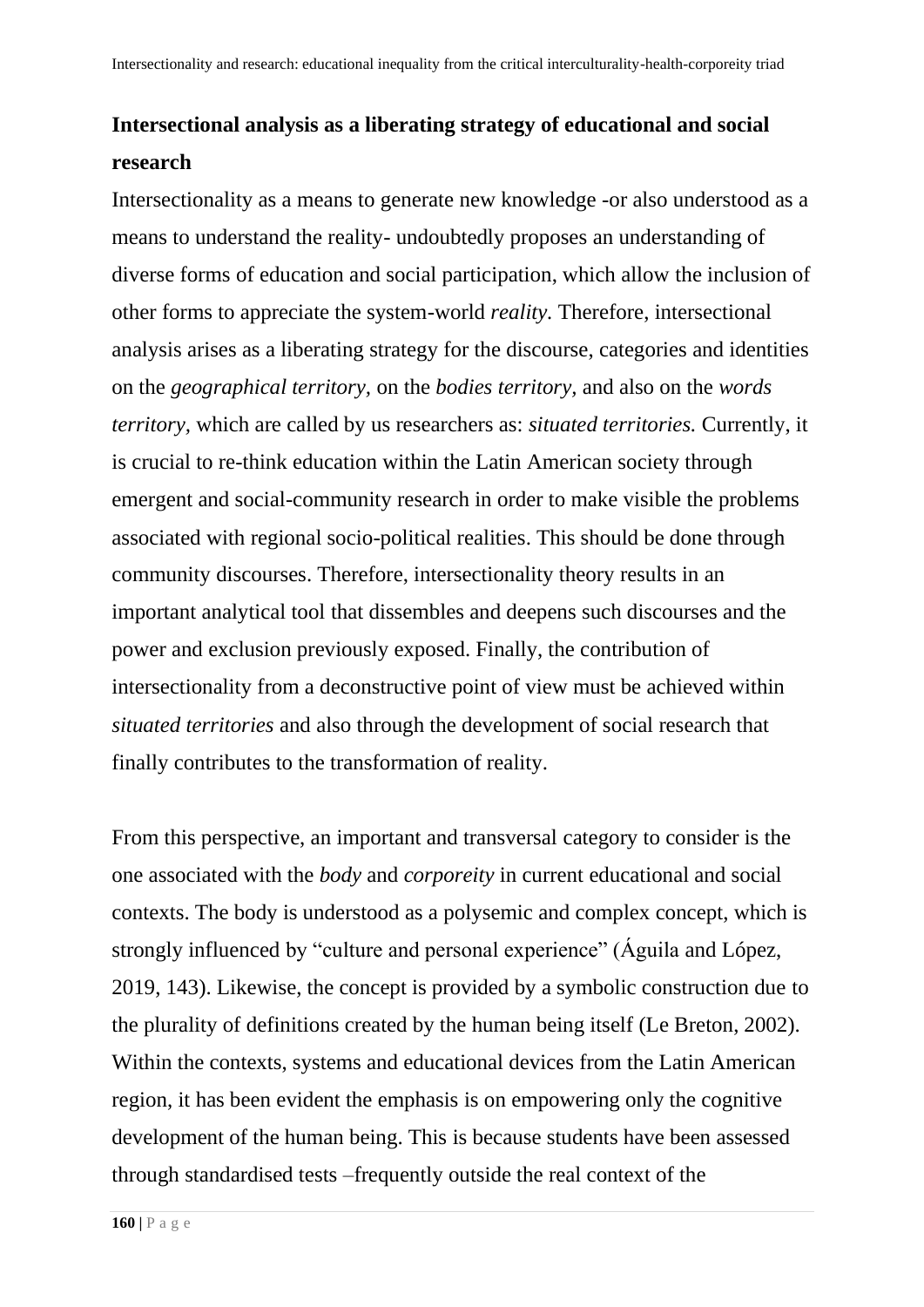communities and territories- which generate *body labels* that prompt the inhibition of the body expression, and with that, a *silenced body* (Foucault, 1986; Le Breton, 2002). These labels limit the comprehension of the impact of a *body inter-sectioned* by multiple factors associated with the hegemonic power formats of the dominant culture. Consequently, following Lugones (2008), intersectionality "is a key notion in order to understand that the domination and exclusion processes always imply the social hierarchy between sex, race and class" (cited by Hernández, 2018, 2).

It is key as well as make visible the impact of these *intersections* in the community corporeity exposed to a research process in the educational, social and political fields.

Notably, the social and community research must transit vital situations of the subjects in order to construct knowledge. This is configured from the emotions, interests and motivations of the human chore, without forgetting the potential transformative human action on one's own reality. Accordingly, the language – and its configuration *on* the body– is positioned as a collective and transformative structure, where *to be* for the *other* from the language, is proposed.

At the same time, in order to reconstruct *the educational* for *the social* it is imperative to ask: is it possible to mediate the *new knowledge* production from the communities? From a contemporary point of view, the social community research is positioned as a participatory and implicative methodology, that proposes the de-patriarchalisation and decolonisation of the knowledge construction by means of a political work. This work must promote spaces that explore the professional action power as a transformative process engine.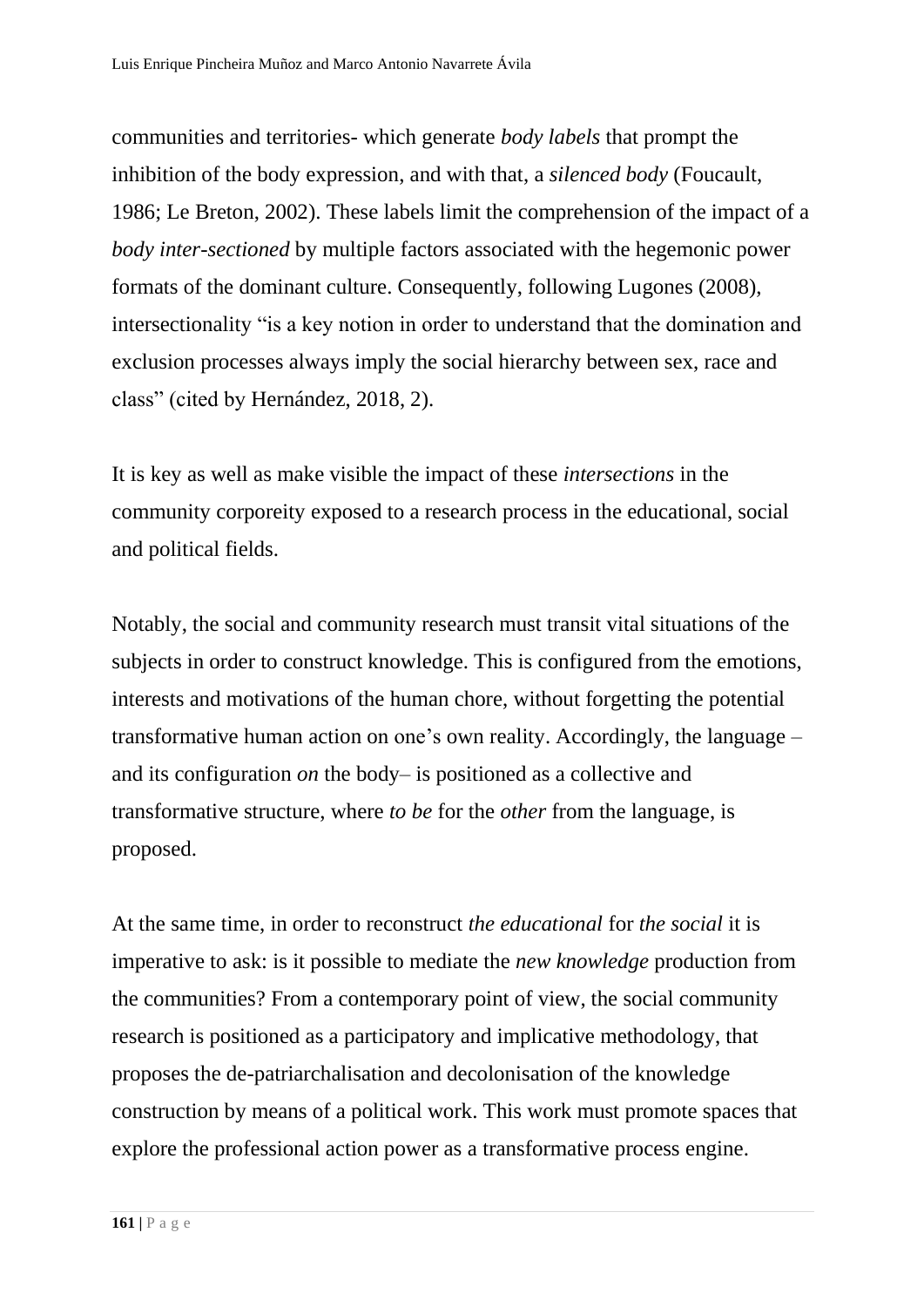Besides, this work should encourage researching and *inhabiting the discomfort*  of the researched communities (Mara, 2020). In this way, the categories imposed on the body, corporeity, nationality, health or illness can be disassembled.

When thinking about education, it is conclusive to question the research methods and pedagogies associated with *cruelty, systematic exclusion* or *powersubordination logics.* It is also pertinent to value the corporal experience of the human being in their educational, social and research process, deepening perspectives about corporal and territorial reality (where important criteria coming from the critical intercultural theory are incorporated). Likewise, it is pertinent to consider the dissatisfaction value in front of *reality*. In fact, the intersectional analysis present in research based on social emancipation and cognitive justice is an invitation to dimension the human complexity with the presence of the *other.* Furthermore, that each human being is understood asa social and complex subject, implies *to be* subjects with agency in order to transform the society (Bourdieu, 2005). Thus, the society transformation will occur only through new ways of community resistance (Tuhiwai, 2013) and also through their own ecology of knowledge (Sousa, 2015).

Therefore, to question the social, educational and political image of the *body*  and the human *corporeity* –created from the discursive hegemonic of the masculine- and to include critical theory from feminist, *queer* or gender perspectives of knowledge production, allows consideration of the possibility of implanting the dominant *universality* of the patriarchal culture over the Latin American territory. Consequently, socio-educational and research methodologies with an intersectional approach give room to the social and cultural reproduction, production, recuperation and creation of knowledge, where "life, actions and social relations are configured as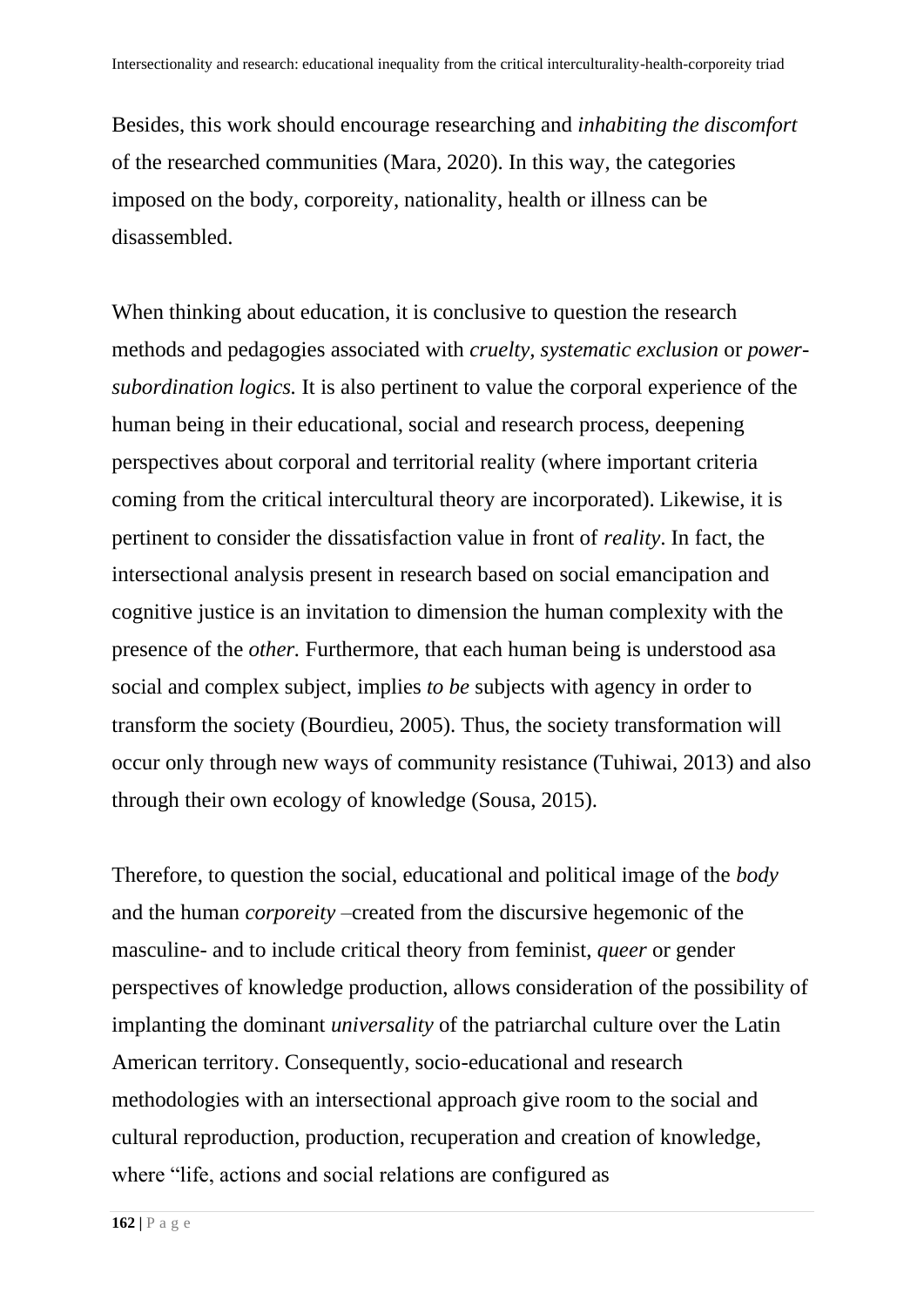ecological/gnoseological spaces, for excellence, for social community research" (Ghiso, 2006, 349-350).

In the same way, it is transcendental to dimension how the neoliberal capitalism implanted in the Latin American territory violates the *social bond* of its communities and societies (Rousseau, 2004), and how through that process, the human being d*iversity* concept is distorted, creating collective imaginaries directed towards deliberated consumption and the expulsion of the different (Han, 2017). Even the knowledge generalisation praxis in the Latin American territory requires a dialectical problematizing movement of action-reflexionaction, in which the subjects have agency in their own problematics in order to rescue, discover and re-create the context and their lived reality. Besides, it allows the socio-community participation in construction of the system-world from emotions and theoretical, extra-theoretical, methodological and pragmatic interests. Consequently, intersectionality recognizes existing power relations and how these play a fundamental role in the construction of thought, experience and knowledge (Atewologun, 2018), as well as better aligns with the epistemologies of the constructionist and feminist social point of view (Else-Quest and Hyde, 2016). Following Foucault (2012, 41) "it is an analysis of the things insofar as they are things", where the problem "is the one of the position and the function of the language within a regular and normative language itself" (Foucault, 2012, 67). Similarly, de Vries (2015) advocates the development of an intersectional narrative that places the researcher in several facets, which allow identifying strengths and limitations in the context, content, approach and design of the research, which finally proposes to cultivate intersectional reflexivity in the face of emotions, knowledge and experiences associated with a greater awareness-problematization of human being (Atewologun, 2018).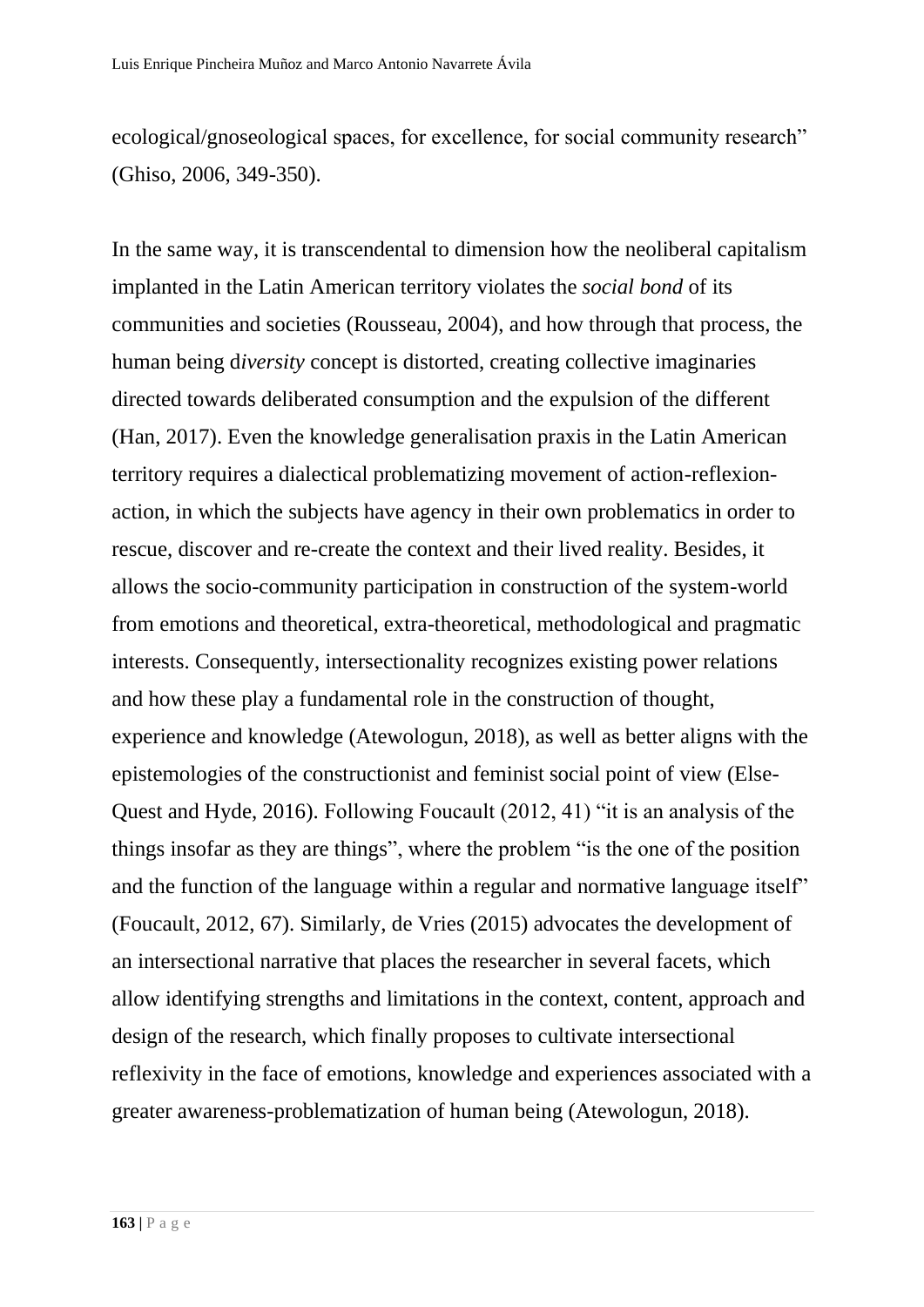For this, it is fundamental to analyse the nature of the social emancipatory knowledge and how, from a micro political substantive perspective of the production and reproduction of language, the *psychical territories* of the human being are also affected.

Faced with these messy categories, it is important to start asking: in which ways are *education* and *knowledge* produced -and reproduced- in Latin American society? How have the socio-territorial communities been imagined? What research methodologies have been applied to construct socio-political discourses in the region? Or even, how can the Latin American territory re-think the *educational* for *the social* in the present time?

### **Conclusion**

Intersectionality, as an analysis tool, has allowed the writers of this article to pose and jump from the categories to the concept of *multiple singularities,* as proposed by Ocampo (2020). From this initial view it is possible to propose a Latin American perspective that allows for deconstructing the exclusion devices that are transmitted and reproduced from the discourse, the community practice and even from the singularity symbolisation. Understanding the main contribution given by *intersectional theory,* it is important to overcome the vision of categorisation when it does not take into account the deepness of human complexity. This is because in some way, it contributes to the reproduction of unfair realities that want to be overcome and changed. This happens especially when speaking from the *intercultural perspective* and the essential view in front of realities such as health, illness, disability and, within them, how until now the *body* experience has been defined from the discourse in its relation to the enjoyment of fundamental rights, such as education. The *intersectional perspective* allows for understanding that current research praxis evidence in both, techniques and broader social research "advance with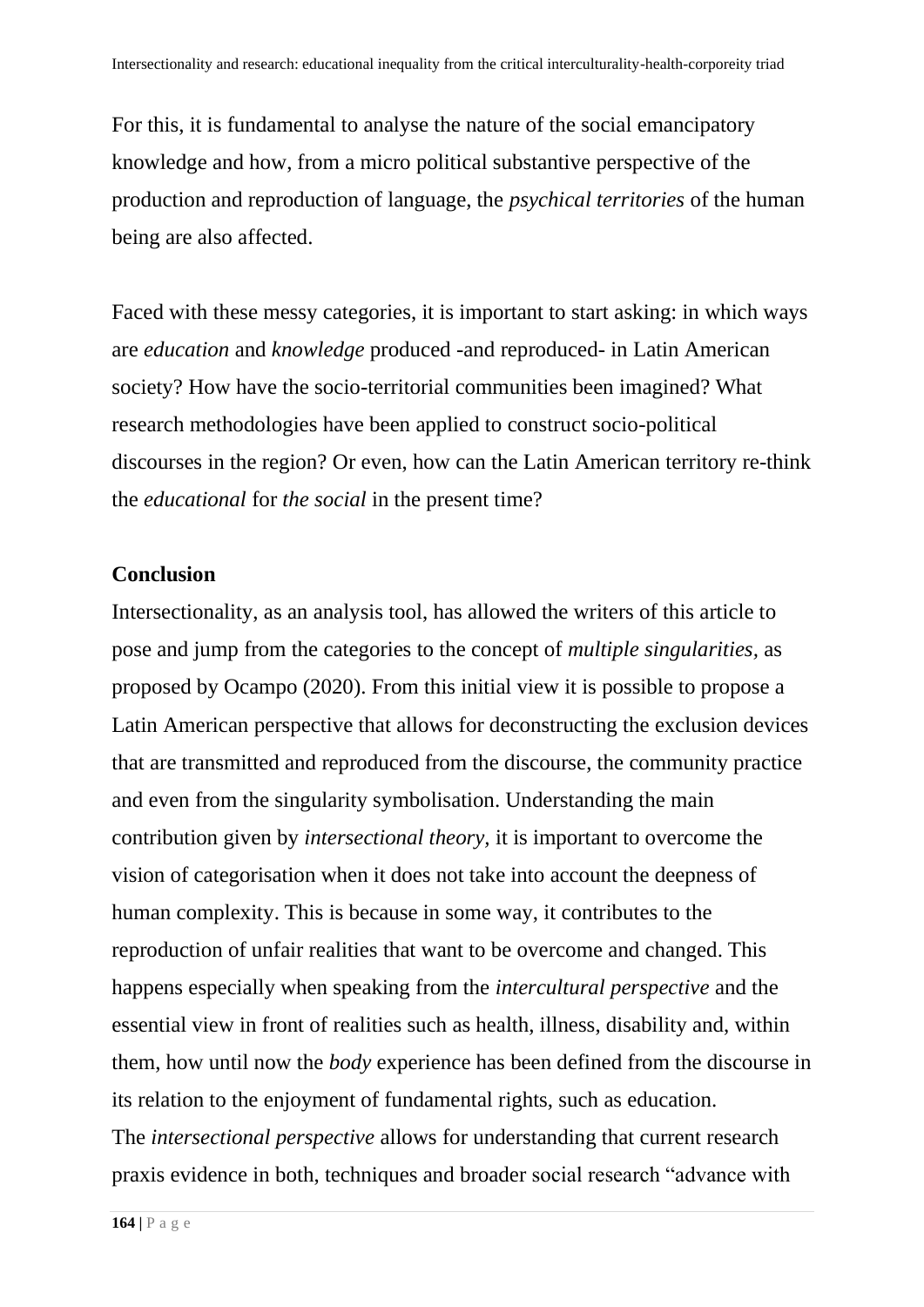their own movements" (Villasante, 2006, 379). This indicates the imperative of updating the knowledge and methodologies due the emergent-urgent sociopolitical problems within Latin American. Therefore, questioning the research categories through an intersectional analysis allows the potentialities of what remains hidden – or simply ignored by the official, political and cultural structures– to be found, providing a deeper understanding of the human being (Zemelman, 1992).

When dimensioning the complexity of the topics covered in this article, and involving the *intersectional view* with the *intercultural critical approach,* the following can be stated:

- Both positions complement each other in the production and generation of knowledge. Although these approaches agree in the deconstruction of categories, they can possess a rectifying and essentializing tendency of differences if they are not presented through a deconstructive view.
- Meanwhile, the critical interculturality recognises the cultural diversity, since it implies recognising a different *other,* escaping from previous, fixedand categorised labels. On the other hand, the intersectionality widens the analysis in the production of knowledge, since it deepens the study's complexity from different points of view that interact between the persons or social groups.
- Due to the progressive *anti-categorical movement,* there is a need to deconstruct the multiple categories in the educational field, considering the omnipresence of the categories paradigm. Therefore, there is a need from the interculturality and the intersectional analysis, to be able to understand the differentiation mechanisms and inequality from the sociocultural complexity, assuming more than pre-established categories,with the recognition that each human being represents a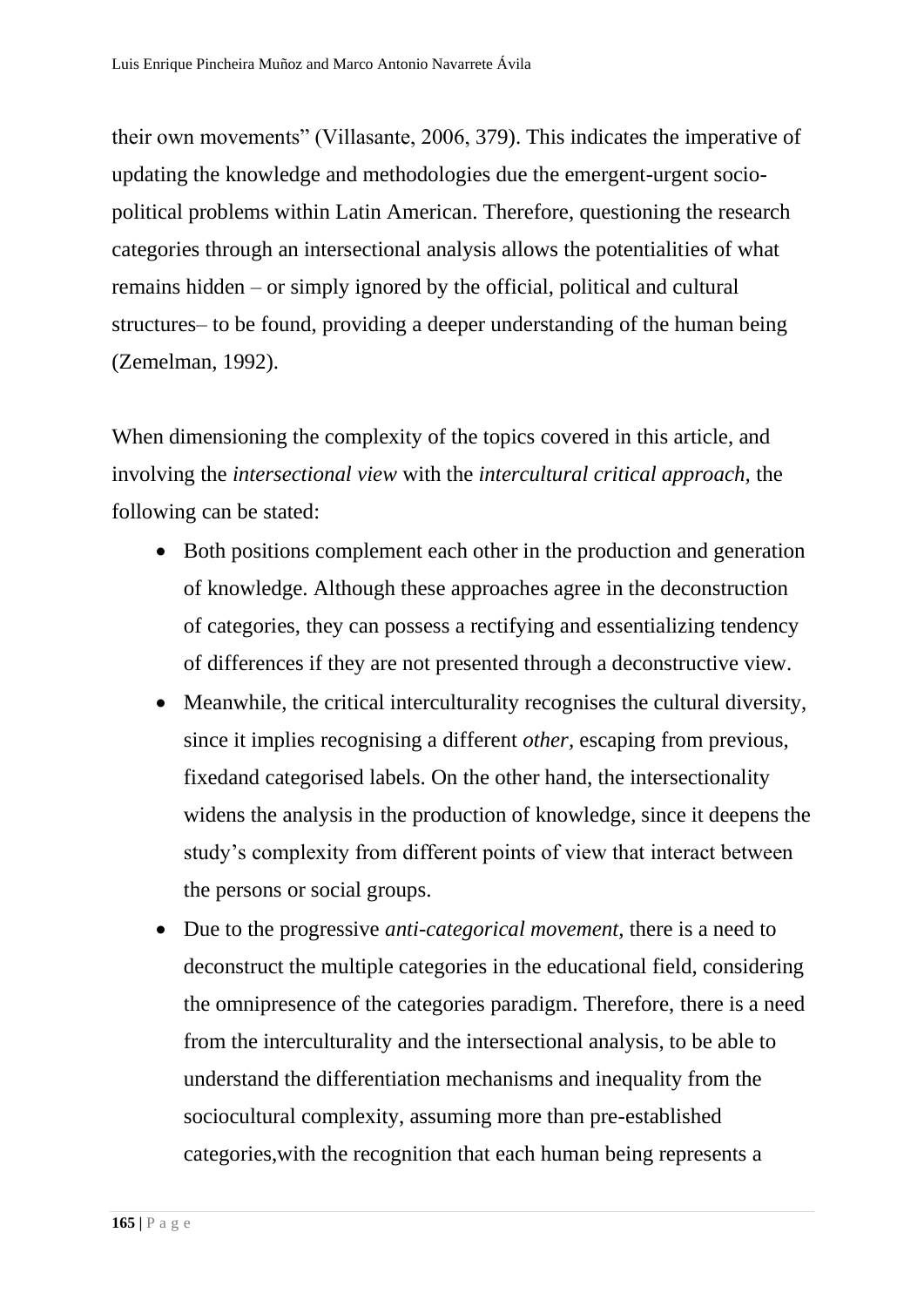### *multiple and complex singularity.*

On the other hand, addressing the critical intersectionality-health-corporeity triad, it is possible to conclude that:

• In the intersectional analysis as a liberating strategy of educational and social research, it is fundamental to remark that one of the possible causes of *social inequality* in the Latin American geographical territory, is the implication of the *power* category in the social, educational, cultural and political production; and with this, the imminent capacity of its own language to create *oppression and discomfort* in the body and in the corporeity of its communities especially when the singularities are signed by illness and different health conditions. Currently, the academy, its institutions and its forms of educational reproduction, inhibit the concerns, motivations and urgencies of the *inter-sectioned bodies.* Besides, they transmute socio-community theories into canonical-systemic ones, funded by the geopolitical and hegemonic construction of knowledge that, in turn, is marked by the epistemologies from the global north (Sousa, 2015).

Consequently, it can be detected how neoliberal capitalism implanted in the Latin American territory violates the *social bond* of its communities and societies through the reproduction of hegemonic and dogmatic knowledge and methodologies. Along with it, it must be noted that historically, the education of the communities in the region *re-produces* a subject willing to consume under a capitalist and neoliberal logic (Mara, 2020). Eventually and logically, this is inscribed in the *corporal territory,* in the *social territory,* in the *word territory*  and also in the *psychic territory* of every human being. This prompts the denial of the human being's own humanity by recognising to what extent they are able to participate or feel complete within this imposed matrix of knowledge.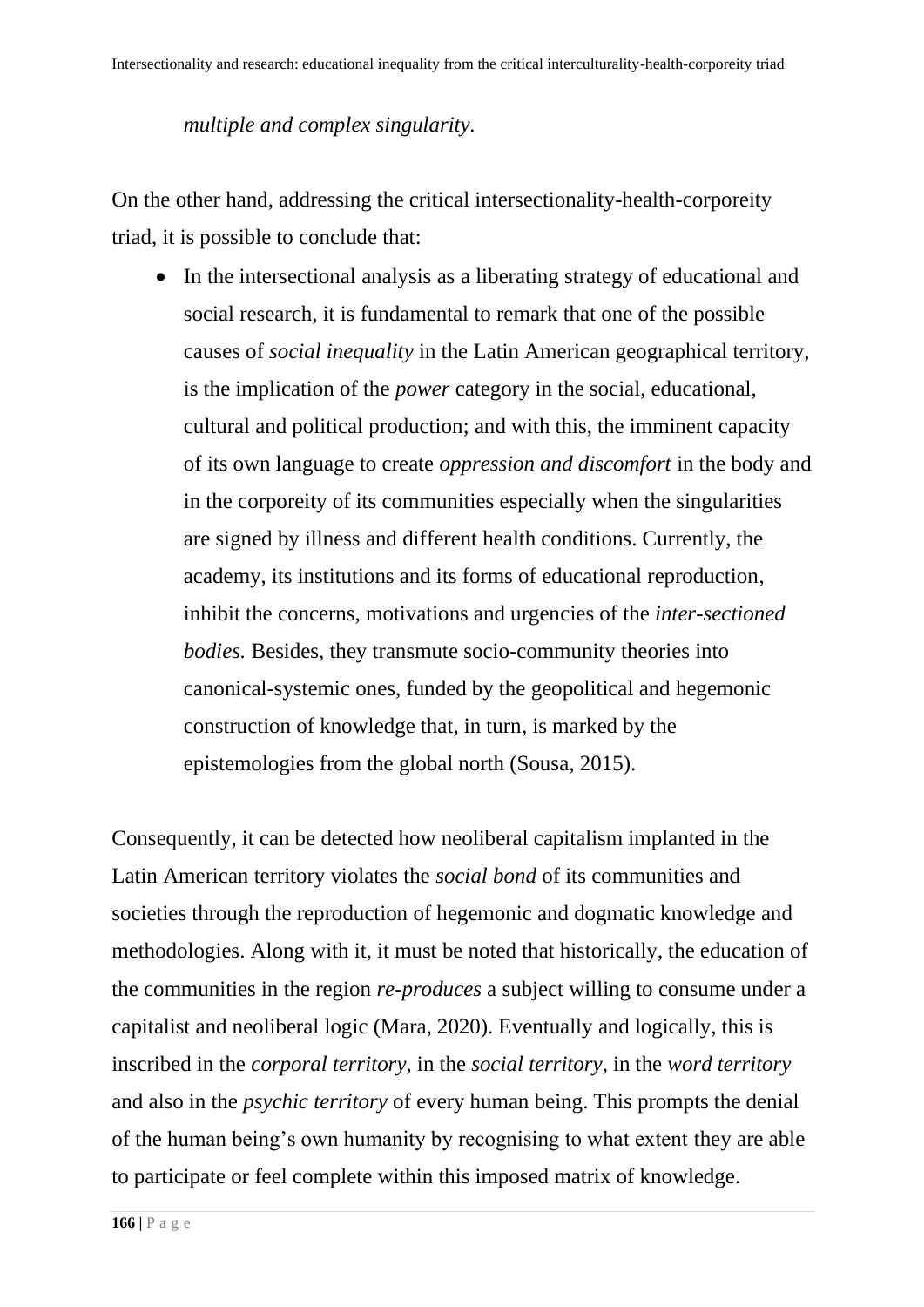Therefore, if the structures transmitted by the discourse are not dissembled, the subjects themselves will reproduce the exclusion devices both in their social and personal experience.

As a concluding suggestion and following Hernández (2018), social researchers, under a deconstructive view of the imposed categories, must give room to the possibility of the appearance of the human singularity, and even pose "other justice and restitution criteria for the victims, with a gender de-colonial perspective, that allows an adequate fight against the high-intensity patriarchy of modernity" (Hernández, 2018, 16). Social researchers must also question "the persistent colonial elements in the sovereignty of the republican states of Latin America" (Hernández, 2018, 17). For this, Villasante (2006) reinforces the idea that the praxis founds theory, which is a fervent invitation to systematise the action-reflexion-action research process, in order to deepen *popular knowledge,* understood as a *popular and organic knowledge* (Fals and Rodrigues, 1986) against an "erudite or traditional popular knowledge" (Villasante, 2006, 382). This proposal intends to deepen and to understand the difference and diversity of the *multiplicity of singularities* of the human being's nature, through auto critical and critical processes that produce collective truths that be creative and operative in order "to answer to an episteme that makes sense" (Villasante*,* 2006, 382).

Therefore, it is important to remember that social community research –as well as the application of intersectional analysis– following Villasante (2006, 396) "requires *four jumps* in the paths that are being opened", which can be interpreted as four *research paths* for the transformation of the present knowledge: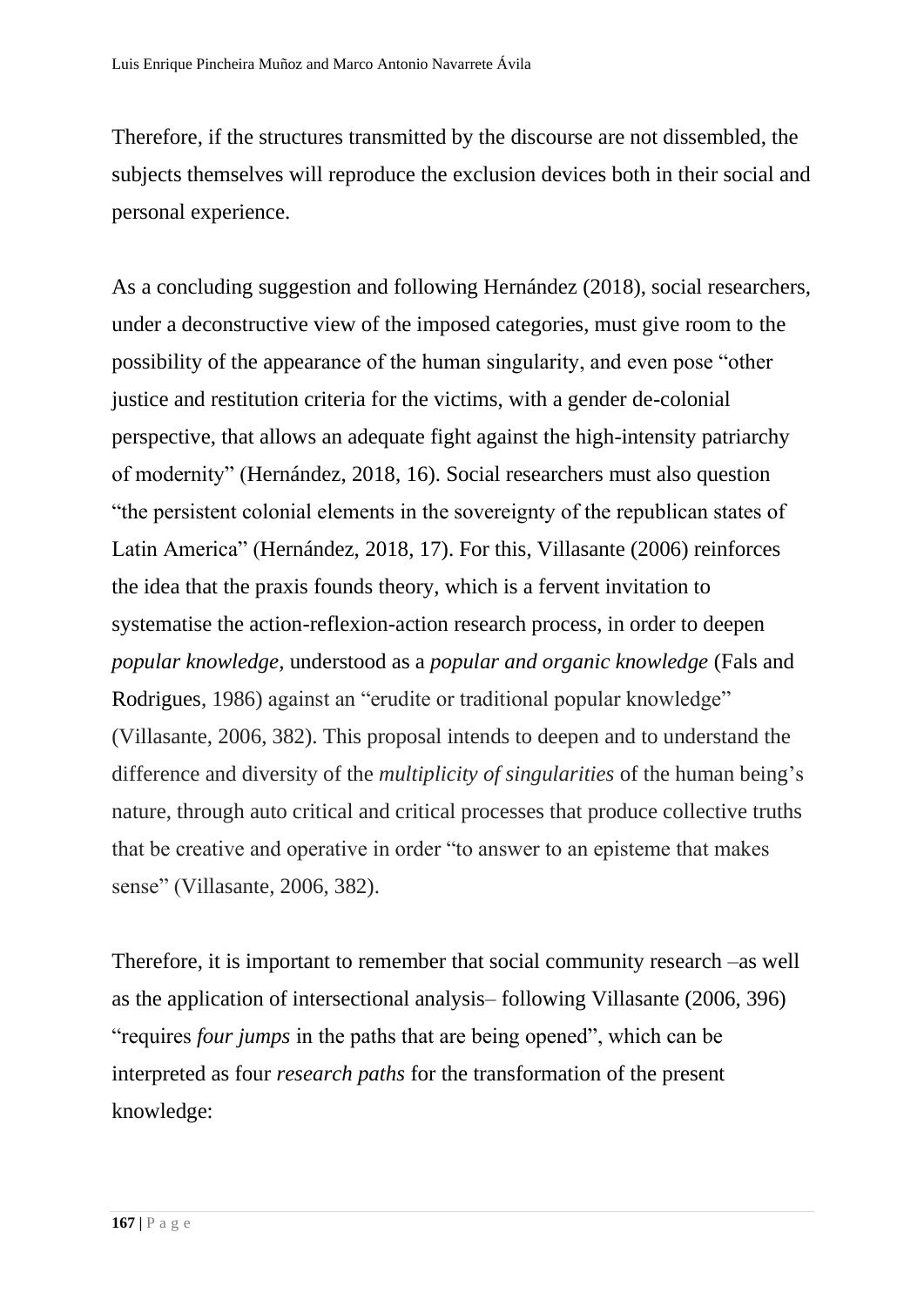- **Path 1 – from** *solidarity* **to the** *social creativity styles,* where the aim is to combine the researcher's ethic with methodology and also to question the aspects associated with the neutrality of the technical categories, or the experts' criteria "limiting the possible effects of prejudices, ideologies and preventions" (Villasante, 2006, 369). This is based on the social creativity, which allows a collective-created reality that overflows its own construction of the *reality* concept and also incorporates "a principle of open and dialogical ethic, that limits the prejudices within different subjects and at the same time, respect their starting points of view" (Villasante,2006, 397).
- **Path 2 – from** *subjects-subjects* **to** *action sets***,** which allows the collective construction from potency and collaboration. In this regard, the community evidence that has external and internal conflicts and, along with that, identifications in the process of informal and formal networks that are constructed. Likewise, these assist in being "more auto critical and reflexive to themselves and more realistic about the action sets" (Villasante,2006, 400).
- **Path 3 – from the** *subjects-praxis* **to** *second grade reflexivities,* where through the resolution of concrete problems "those who agree and dissent are interested" (Villasante, 2006, 401). This facilitates the social creativity through *force-ideas* in order to unlock educational, social, cultural and political issues, such as the ones created when the complex realities associated with corporeity, health, illness and interculturality are made invisible.
- **Path 4 from sustainability to** *integral programs*, where the author proposes "building the criteria that this generation thinks for itself and its descendants about what is *quality of life* and promoting within the population its values and sustainability" (Villasante*,* 2006, 402-403). This highlights the need for participatory and inter generationally-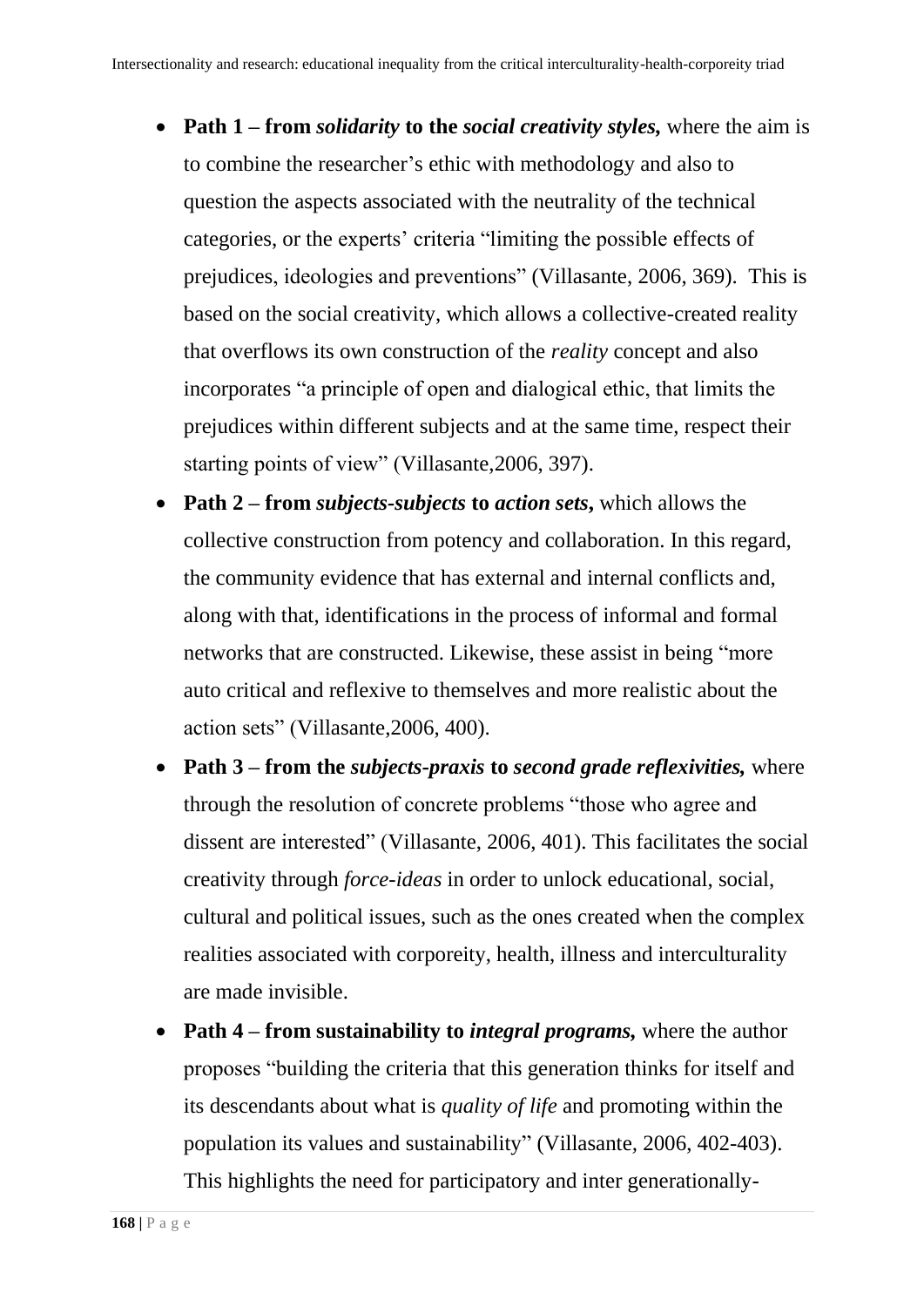created criteria with "the implication of those that define some values of an ecological future for humankind" (Villasante*,* 2006, 403), understanding it as a collective network of encounters and workshops capable of monitoring and self-organisation of a democratic-operativenetwork structure, for the integral human and territorial communities' wellbeing.

Finally, from these research pathways it is possible to consider the *multiple singularities* outside of essentialisms, helping to overcome categories that keep being imposed from the western research field, that prevent social injustice realities from being overcome that diverse collective keeps experiencing before the dominant knowledge and power of the present time.

#### **Notes**

- <sup>1</sup>Part of the theoretical proposal developed by Ocampo (2020), addresses the concept of *multiplicity of singularities,* in which an ontological vision of the multiplicity is presented in contraposition with the ontological view of the closed being. Limiting categories pass from this ontological conception to be reflected within the social and community life spaces, namely, this notion of being that defines being categories of being-not being, influences the subjective construction of the singularity.
- 2 In the complex *singularities* concept emerges the ontological scope in order to move to the existential where, taking into account of Morin's (2016) ideas, it is then understood that the subject is not simply a category of being but a complex existentiality influenced by many categories, some of those promoting potential development and others limiting the same.
- <sup>3</sup>Following the World Health Organisation (WHO, 2012), orphan diseases are those that affect fewer than 5 people for each 10,000 nationwide, which is considered rare or infrequent.

#### **References**

- Acker, Joan. 2009. From glass ceiling to inequality regimes. *Sociologie du travail*, *51*(2), 199-217.<https://doi.org/10.1016/j.soctra.2009.03.004>
- Aguado Odina, Teresa., 2009. El enfoque intercultural como metáfora de la diversidad en educación. *Educación Intercultural perspectivas y propuestas*, 13-27.
- Águila Soto, Cornelio, López Vargas, Juan José. 2019. Cuerpo, corporeidad y educación: una mirada reflexiva desde la Educación Física. *Retos: nuevas tendencias en educación física, deporte y recreación*, (35), 413-

421[.https://dialnet.unirioja.es/servlet/articulo?codigo=6761710](https://dialnet.unirioja.es/servlet/articulo?codigo=6761710)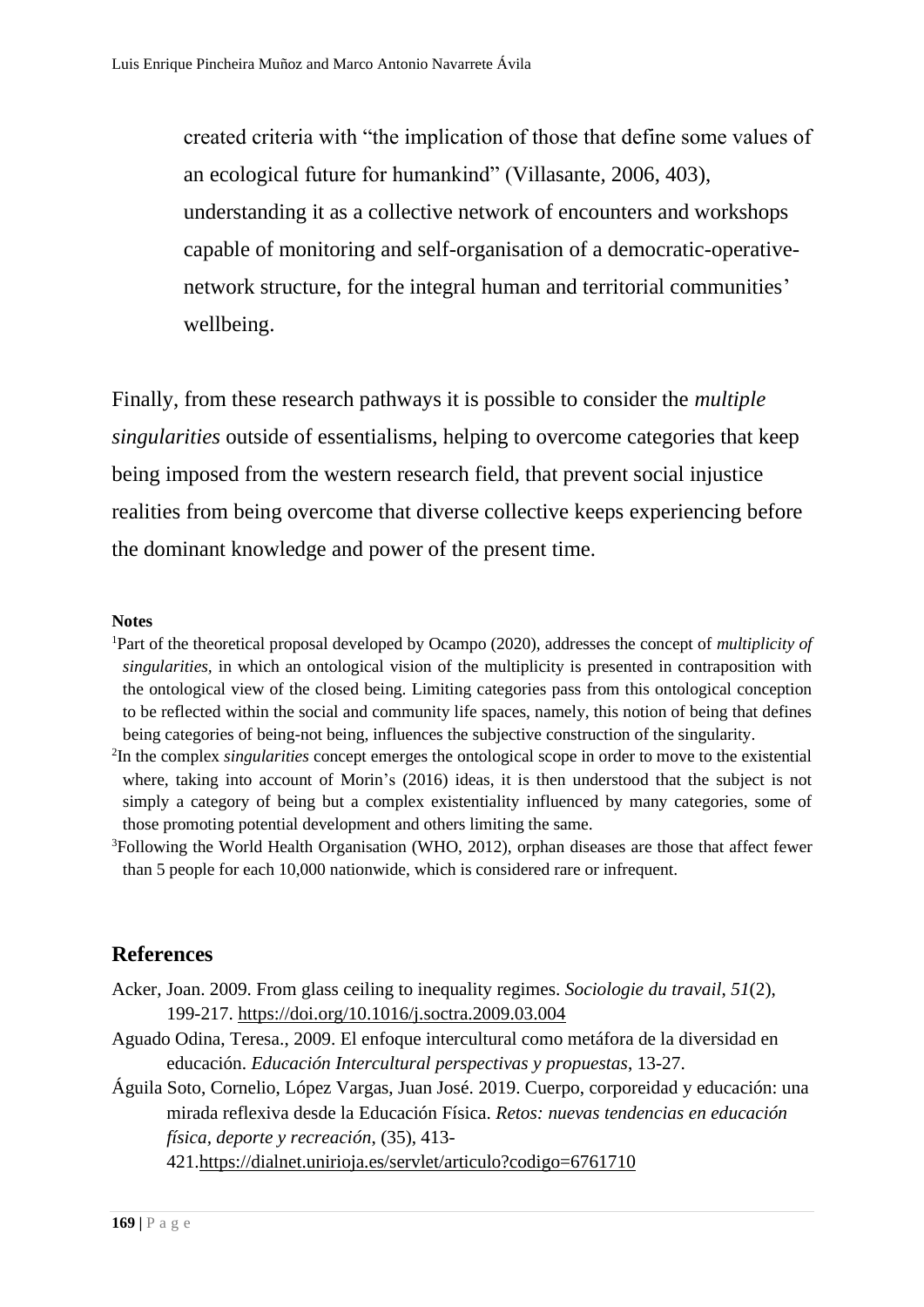- Atewologun, Doyin. 2018. Intersectionality theory and practice. *Oxford Research Encyclopedia of Business and Management*. <https://doi.org/10.1093/acrefore/9780190224851.013.48>
- Bourdieu, Pierre. 2005*. Las estructuras sociales de la economía.* Buenos Aires: Ediciones Manantial.
- Brewer, Rose M., Conrad, Cecilia A., King, Mary C. 2002. The complexities and potential of theorizing gender, caste, race, and class. *Feminist Economics*, *8* (2), 3-17. <https://doi.org/10.1080/1354570022000019038>
- Clarke, Averil Y., McCall, Leslie. 2013. Intersectionality and social explanation in social science research. *Du Bois Review: Social Science Research on Race, 10*(2), 349-363. <https://doi.org/10.1017/S1742058X13000325>
- Collins, Patricia Hill. 2015. Intersectionality's definitional dilemmas. *Annual review of sociology*, *41*, 1-20.<https://doi.org/10.1146/annurev-soc-073014-112142>
- Couto, Marcia Thereza, Oliveira, Elda de, Alves Separavich, Marco Antônio, Carmo Luiz, Olinda do. 2019. La perspectiva feminista de la interseccionalidad en el campo de la salud pública: revisión narrativa de las producciones teórico-metodológicas. *Salud Colectiva*, *15*, 1-14.<https://doi.org/10.18294/sc.2019.1994>
- Crenshaw, Kimberlé.1989. Demarginalizing the intersection of race and sex: A Black feminist critique of antidiscrimination doctrine, feminist theory, and antiracist politics. University of Chicago Legal Forum: Vol. 1989, 1(8), 139-148. <http://chicagounbound.uchicago.edu/uclf/vol1989/iss1/8>
- Crenshaw, Kimberlé. 2015, September 24. Why intersectionality can't wait. *The Washington Post, 24*(9), 1-2. [https://www.washingtonpost.com/news/in](https://www.washingtonpost.com/news/in-theory/wp/2015/09/24/why-intersectionality-cant-wait/)[theory/wp/2015/09/24/why-intersectionality-cant-wait/](https://www.washingtonpost.com/news/in-theory/wp/2015/09/24/why-intersectionality-cant-wait/)
- de Vries, Kylan Mattias. 2015. Transgender people of color at the center: Conceptualizing a new intersectional model. *Ethnicities, 15*(1), 3-27. [https://doi.org/10.1177/1468796814547058](https://doi.org/10.1177%2F1468796814547058)
- Dhamoon, Rita Kaur. 2011. Considerations on mainstreaming intersectionality. *Political Research Quarterly*, 64 (1), 230-243. [https://doi.org/10.1177/1065912910379227](https://doi.org/10.1177%2F1065912910379227)
- Else-Quest, Nicole M. Hyde, Janet Shibley. 2016. Intersectionality in quantitative psychological research: II. Methods and techniques. *Psychology of Women Quarterly*, *40*(3), 319-336. [https://doi.org/10.1177/0361684316647953](https://doi.org/10.1177%2F0361684316647953)
- Fals-Borda, Orlando, Rodrigues Brandão, Carlos. 1986. *Investigación participativa.* Montevideo: Instituto del Hombre.
- Foucault, Michel. 1986. *Vigilar y castigar. Nacimiento de la prisión*. Buenos Aires: Siglo XXI.
- Foucault, Michel. 2012. *Un peligro que seduce. Entrevista con Claude Bonnefoy.* Madrid: cuatro ediciones.
- Ghiso, Alfredo, 2006. Rescatar, descubrir, recrear. Metodologías participativas en investigación social comunitaria. In *Metodologías de investigación social*, ed. Canales Cerón, Manuel, 349-378*.* Santiago de Chile: LOM Ediciones.
- GilJaurena, Inés. 2008. El enfoque intercultural en la educación primaria: una mirada a la práctica escolar. Doctoral Thesis, Universidad nacional de Educación a Distancia, Madrid.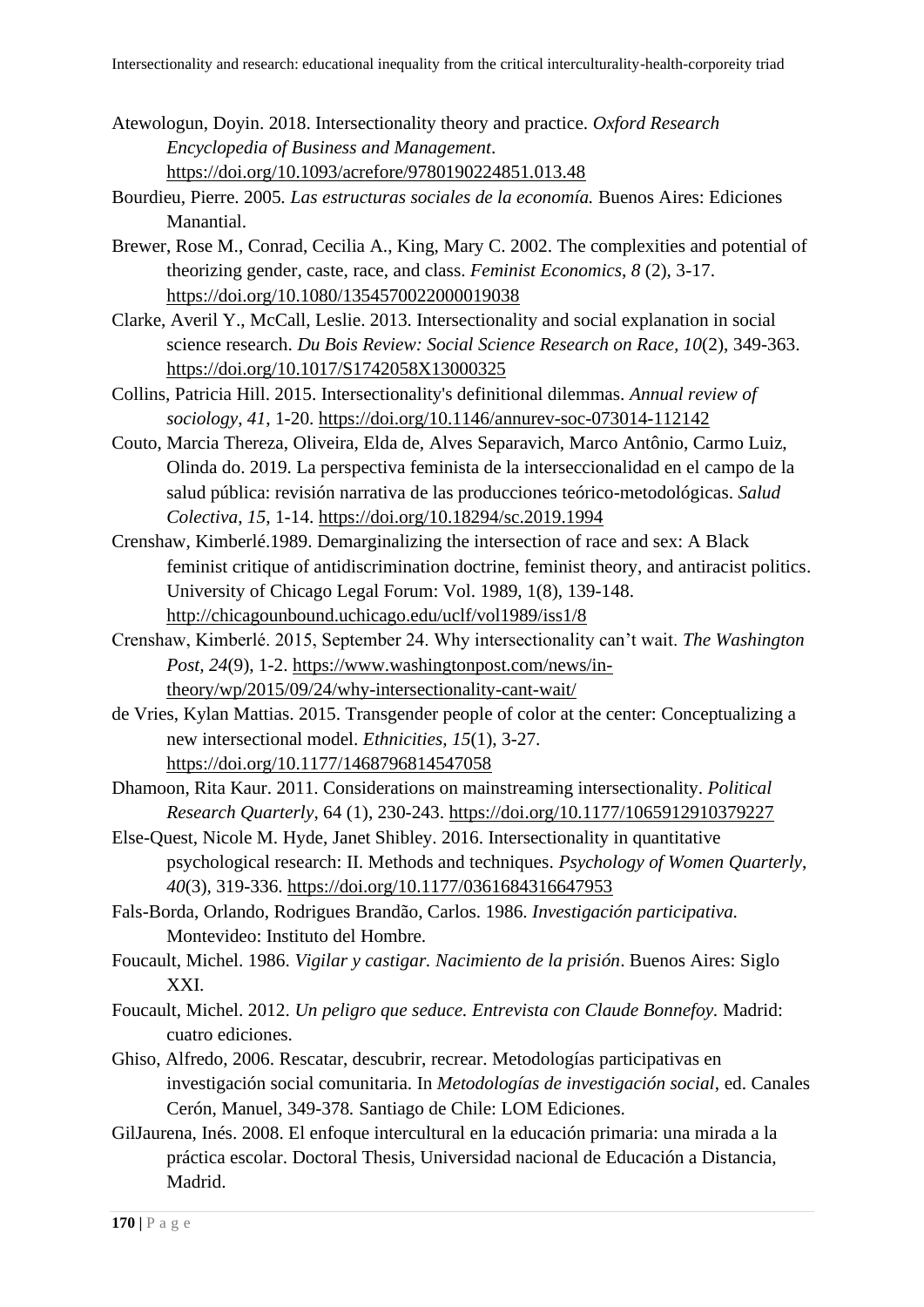Giroux, Henry A. 1994. La enseñanza, la alfabetización y la política de la diferencia. In *Igualdad educativa y diferencia cultural*, eds. Giroux, Henry A., Flecha, Ramón, 3- 20. Barcelona: Editorial El

Loure[.http://www.terras.edu.ar/biblioteca/5/PDGA\\_Giroux\\_Unidad\\_7.pdf](http://www.terras.edu.ar/biblioteca/5/PDGA_Giroux_Unidad_7.pdf)

Han, Byung-Chul.2017. *La expulsión de lo distinto*. Barcelona: Herder Editorial.

Hernández Castellanos, Donovan Adrian. 2018. "Hasta que la dignidad se haga costumbre": Performatividad, subalternidad y restauración en los casos de doña Jacinta, Teresa y Alberta. *Estudios del Discurso*, *4*(2), 1- 20[.http://esdi.uaem.mx/index.php/esdi/article/view/22](http://esdi.uaem.mx/index.php/esdi/article/view/22)

Knapp, Gudrun-Axeli. 2005. Race, class, gender: Reclaiming baggage in fast travelling theories. *European Journal of Women's Studies*, *12*(3), 249-265. <https://doi.org/10.1177/1350506805054267>

Le Breton, David.2002. *La Sociología del Cuerpo*. Buenos Aires: Ediciones Nueva Visión. Lugones, María, 2008. Colonialidad y género. *Tabula rasa*, (09), 73-

101[.http://www.redalyc.org/articulo.oa?id=39600906](http://www.redalyc.org/articulo.oa?id=39600906)

Mara Danel, Paula.2020. Habitar la incomodidad desde las intervenciones del trabajo social. *Escenarios. Revista de Trabajo Social y Ciencias Sociales, (31)*, 1-13. <https://revistas.unlp.edu.ar/escenarios/article/view/10042>

Monsalve Labrador, Clargina. 2017.*La trascendencia de los Derechos Humanos durante la enfermedad crónica: invisibilidad de las personas con salud disminuida, necesidad de su reconocimiento en los marcos normativos.* s/l: Editorial Académica Española.

Morín, Edgar.2016.*Los siete saberes necesarios para la educación del futuro*. Buenos Aires: Paidós.

Ocampo González, Aldo.2020. Diálogos y aleaciones experimentales. Prácticas lectoras en clave interseccional y post-colonial: por el derecho a la diferencia y la reinvención de la ciudadanía cultural. In *Prácticas letradas en clave interseccional y post-colonial: por el derecho a la diferencia y la reinvención*, eds. Ocampo González, Aldo,& Sánchez Lara, Ricardo, 26-100. Santiago de Chile: Ediciones CELEI.

Pincheira Muñoz, Luis Enrique, Monsalve Labrador, Clargina, Navarrete Ávila, Marco Antonio.2020. Otredad, alteridad y corporeidad. *Laplage em Revista*, *6*(Especial), 88- 97[.http://dx.doi.org/10.24115/S2446-622020206Especial949p.88-97](http://dx.doi.org/10.24115/S2446-622020206Especial949p.88-97)

\_\_\_\_\_. 2021. Interseccionalidad, interculturalidad, educación y salud. In Centro de Estudios Latinoamericanos de Educación Inclusiva, CELEI, 15th july 2021[.https://youtu.be/6NbmBTcBjyY](https://youtu.be/6NbmBTcBjyY)

Rauber, Isabel. 2018. Descolonizar la subjetividad. *Hacia una nueva razón utópica indoafro-latinoamericana.* La Habana, Cuba: Editorial filosofi@. cu. Instituto de Filosofía.

Rodríguez, Jenny K., Holvino, Evangelina, Fletcher, Joyce K., Nkomo, Stella, M. 2016. The theory and praxis of intersectionality in work and organisations: Where do we go from here? *Gender, Work and Organization*, *23* (3), 201-222. <https://doi.org/10.1111/gwao.12131>

Rousseau, Juan Jacobo. 2004. El contrato social o Ensayo sobre la forma de la República [Manuscrito de Ginebra]. *Deus Mortalis, 3*, 549-608.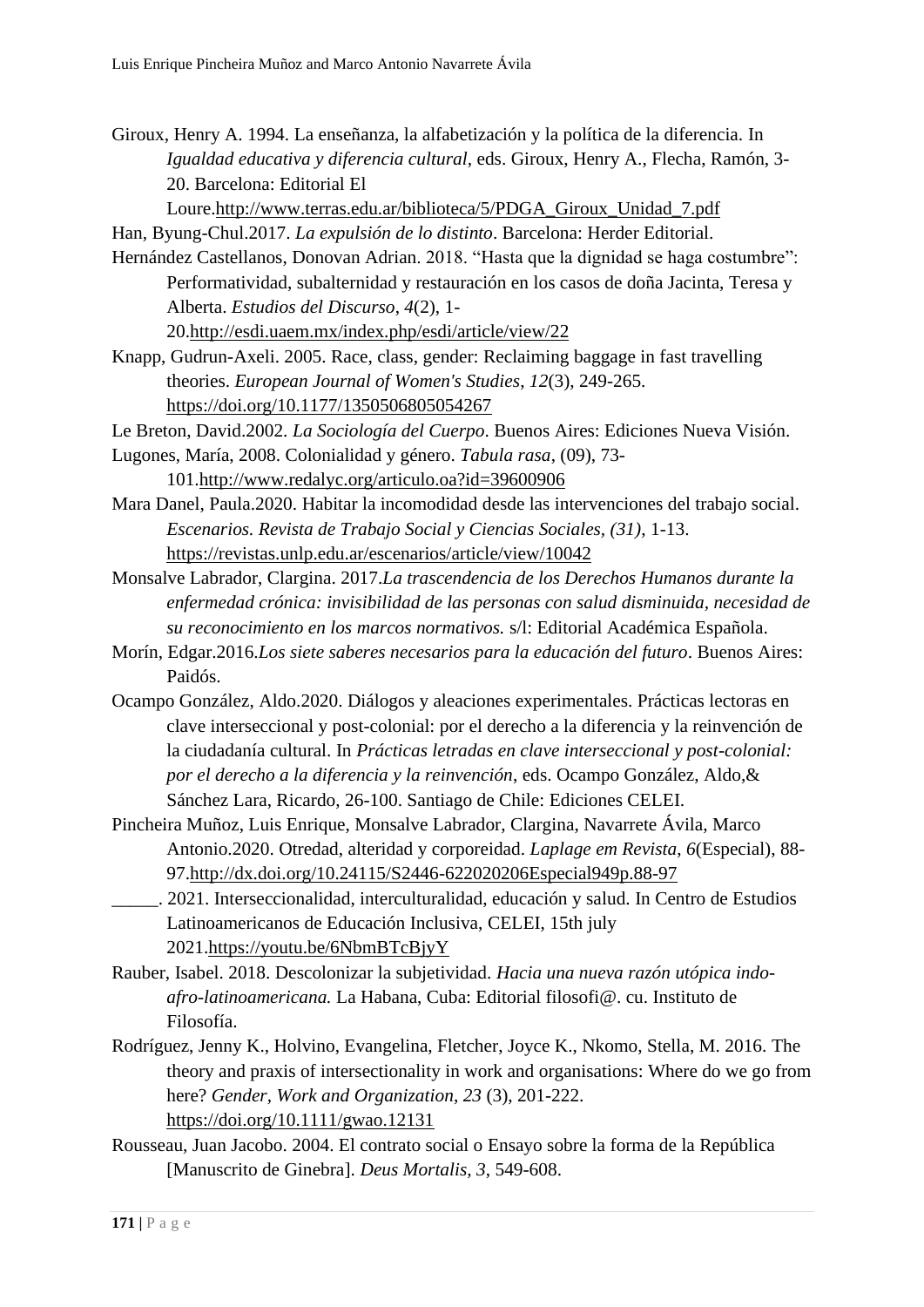- Salem, Sara. 2016. Intersectionality and its discontents: Intersectionality as traveling theory. *European Journal of Women's Studies*, *25*(4), 403-418. <https://doi.org/10.1177/1350506816643999>
- Sousa Santos, Boaventura de. 2015. *Una Epistemología del Sur. La Reinvención del conocimiento y una emancipación social.* Buenos Aires: CLACSO-Coediciones.
- Tuhiwai Smith, Linda.2016. *A descolonizar las metodologías. Investigación y pueblos indígenas.* Santiago de Chile: LOM ediciones.
- Villasante, Tomás R. 2006. La socio-praxis: un acoplamiento de metodologías implicativas. In *Metodologías de investigación social*, ed. Canales Cerón, Manuel, 379-406*.*  Santiago de Chile: LOM Ediciones.
- Viveros Vigoya, Mara, 2016. La Interseccionalidad: una aproximación situada a la Dominación. *Debate Feminista*, 52, 1-17[.https://doi.org/10.1016/j.df.2016.09.005](https://doi.org/10.1016/j.df.2016.09.005)
- Walsh, Catherine. 2010. Interculturalidad crítica y educación intercultural. In *Construyendo interculturalidad crítica*, eds. Viaña, Jorge, Tapia, Luis, y Walsh, Catherine, 75-96. La Paz: Instituto Internacional de Integración.
- West, Candace, Fenstermarker, Sarah. 2010. Haciendo la diferencia. In *Estudiar el racismo. Textos y Herramientas. Documento de Trabajo No. 8,* eds. Hoffmann, Odile, Quintero, Oscar. México: Proyecto AFRODESC/ EURESCL. [https://halshs.archives](https://halshs.archives-ouvertes.fr/halshs-00691352/document)[ouvertes.fr/halshs-00691352/document](https://halshs.archives-ouvertes.fr/halshs-00691352/document)
- World Health Organisation, WHO. 2012. Boletín de la OMS. Unidos para combatir las enfermedades raras.<https://www.who.int/bulletin/volumes/90/6/12-020612/es/>
- Zemelman, Hugo. 1992. *Los horizontes de la razón*. Barcelona: Editorial Anthropos.

### **Author Details**

**Luis Enrique Pincheira Muñoz** is associated researcher in the Center for Latin

American Studies of Inclusive Education, CELEI (Centro de Estudios

Latinoamericanos de Educación Inclusiva), Chile.

Contact details:

- Address: Av. San Pedro de Atacama 1974, Huechuraba, Santiago, Chile.
- **Email**: [luis.pincheira@celei.cl](mailto:luis.pincheira@celei.cl)

**Marco Antonio Navarrete Ávila** is associated researcher in the Center for Latin American Studies of Inclusive Education, CELEI (Centro de Estudios Latinoamericanos de Educación Inclusiva), Chile.